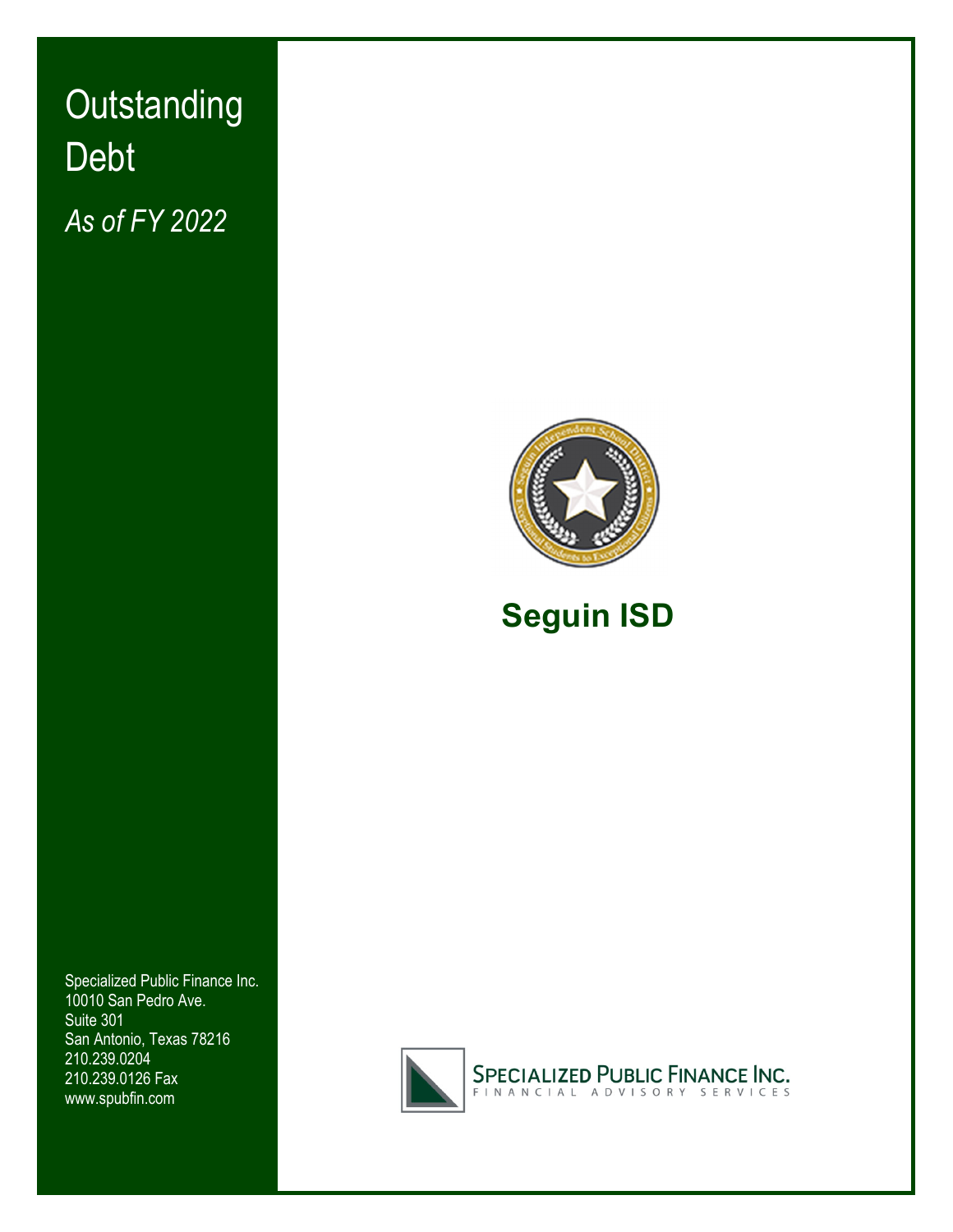

### **Table of Contents**

| Section                                                                                                                                                                                                                                                                                                                                                                                                                                                                                                                                                                      | Tab |
|------------------------------------------------------------------------------------------------------------------------------------------------------------------------------------------------------------------------------------------------------------------------------------------------------------------------------------------------------------------------------------------------------------------------------------------------------------------------------------------------------------------------------------------------------------------------------|-----|
|                                                                                                                                                                                                                                                                                                                                                                                                                                                                                                                                                                              |     |
|                                                                                                                                                                                                                                                                                                                                                                                                                                                                                                                                                                              |     |
| Aggregate Unlimited Tax Debt Service Schedule<br>Graph of Aggregate Unlimited Tax Debt Service Requirements<br>Unlimited Tax Refunding Bonds, Series 2006<br>Unlimited Tax Refunding Bonds, Series 2010<br>Unlimited Tax Refunding Bonds, Taxable Series 2013<br>Unlimited Tax School Building Bonds, Series 2015<br>Unlimited Tax Refunding Bonds, Series 2016<br>Unlimited Tax Refunding Bonds, Series 2016A<br>Unlimited Tax School Building Bonds, Series 2019<br>Unlimited Tax Refunding Bonds, Taxable Series 2020<br>Unlimited Tax School Building Bonds, Series 2021 |     |
|                                                                                                                                                                                                                                                                                                                                                                                                                                                                                                                                                                              |     |
| Graph of Aggregate Debt Service Requirements<br>Maintenance Tax Notes, Taxable, Series 2016Z (QZAB)                                                                                                                                                                                                                                                                                                                                                                                                                                                                          |     |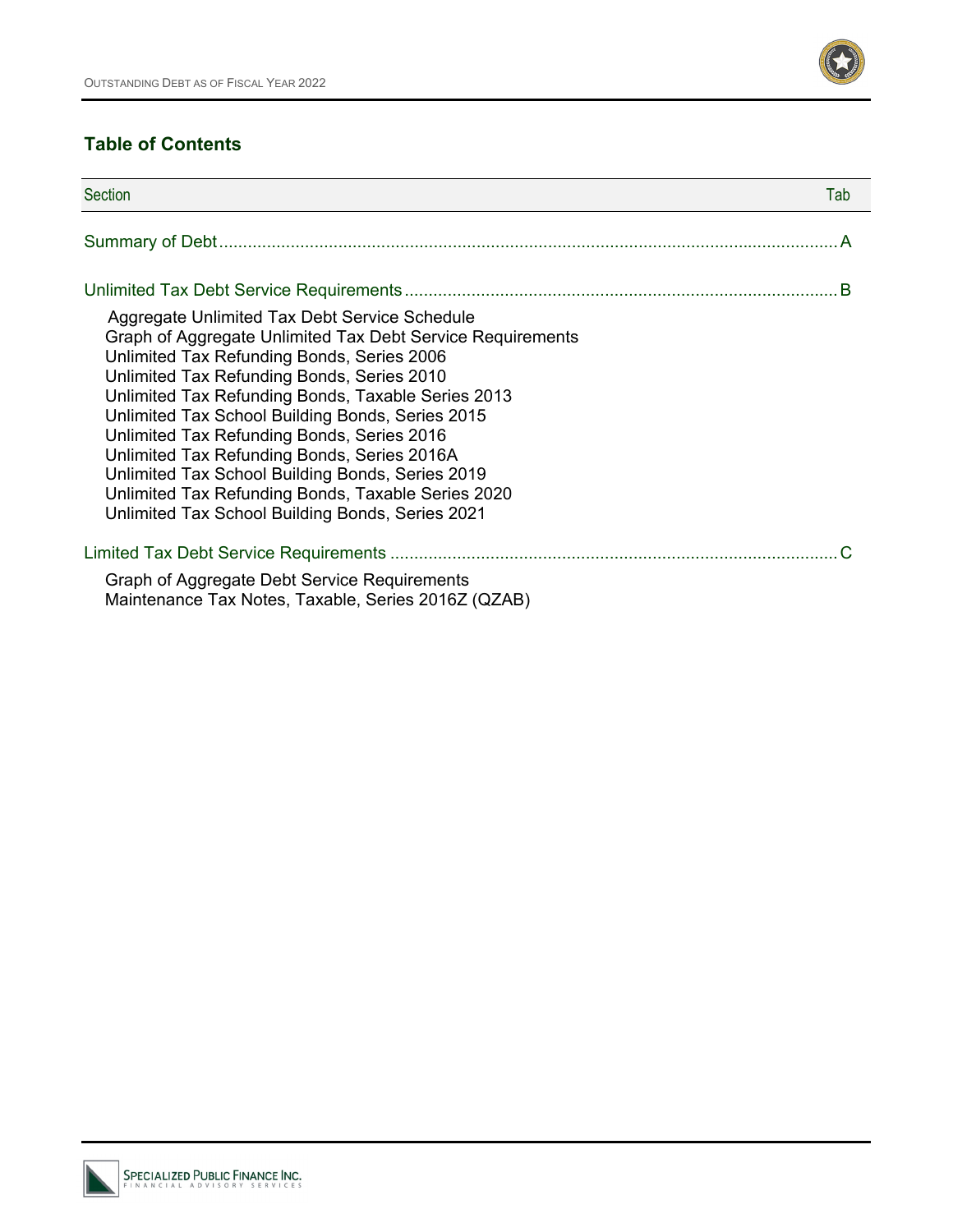

# **TAB A**

# **SUMMARY OF DEBT**

SPECIALIZED PUBLIC FINANCE INC.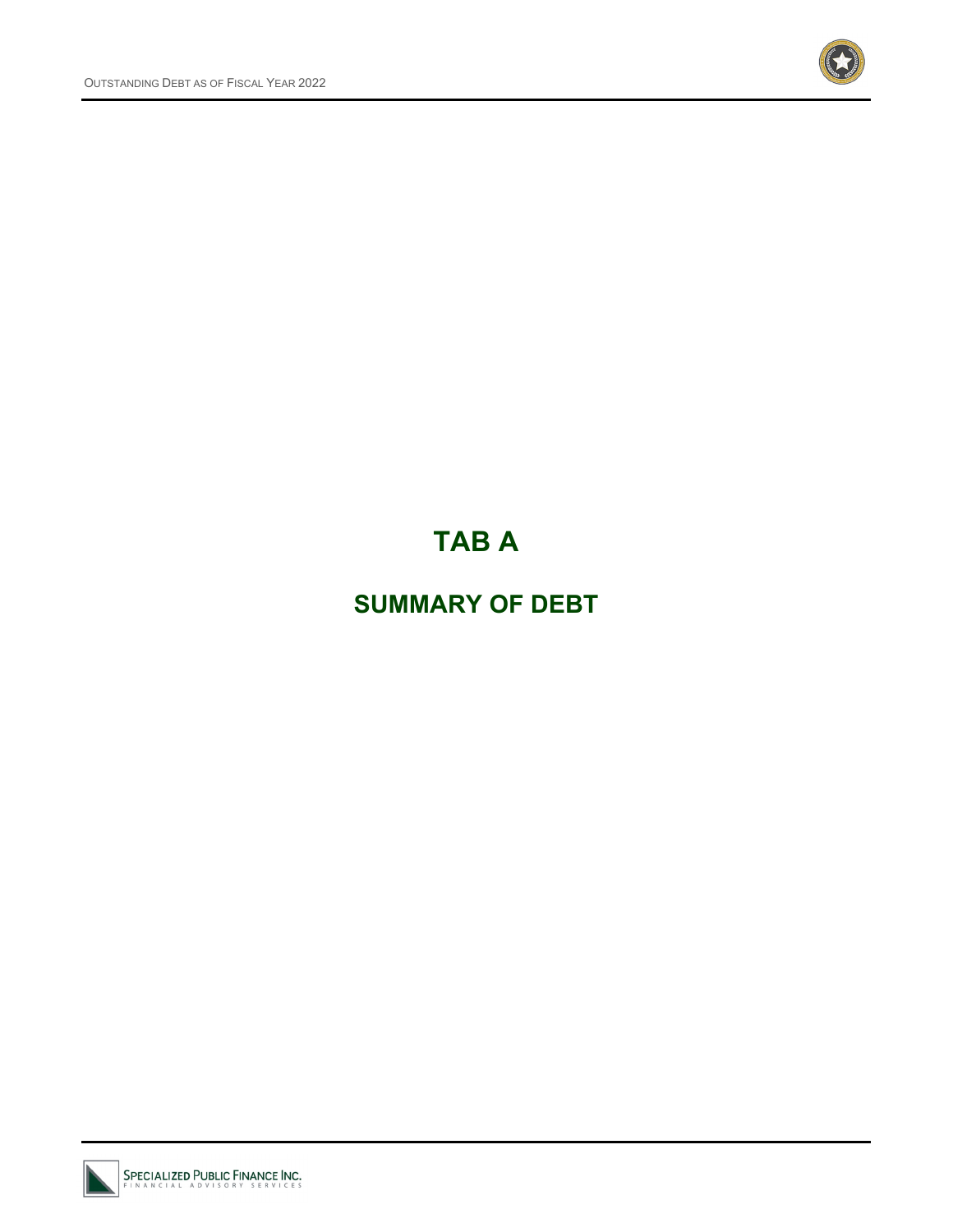#### **Seguin ISD Outstanding Unlimited Tax Debt as of FY 2022**

|                                      | \$8,894,858<br><b>U/L Tax Ref Bonds</b><br>Series 2006 |            | \$9,725,000<br><b>U/L Tax Ref Bonds</b><br>Series 2010 |                  | \$10,135,000<br><b>U/L Tax Ref Bonds</b><br><b>Taxable Series 2013</b> |                  | \$37,065,000<br>U/L Tax Sch Bldg Bonds<br><b>Series 2015</b> |                                                | \$33,375,000<br><b>U/L Tax Ref Bonds</b><br>Series 2016 |                                                |
|--------------------------------------|--------------------------------------------------------|------------|--------------------------------------------------------|------------------|------------------------------------------------------------------------|------------------|--------------------------------------------------------------|------------------------------------------------|---------------------------------------------------------|------------------------------------------------|
| <b>FYE 6/30</b>                      | Principal (000s)                                       | Coupon     | Principal (000s)                                       | Coupon           | Principal (000s)                                                       | Coupon           | Principal (000s)                                             | Coupon                                         | Principal (000s)                                        | Coupon                                         |
| 2022<br>2023<br>2024<br>2025<br>2026 | 9.858                                                  | <b>CAB</b> | 1,320<br>725                                           | 4.000%<br>4.000% | 1,410<br>1,445                                                         | 2.350%<br>2.550% | 800<br>815<br>860<br>880<br>925                              | 2.250%<br>5.000%<br>2.500%<br>5.000%<br>5.000% | 3,320<br>3,475<br>3,645<br>1,105<br>1,160               | 5.000%<br>5.000%<br>5.000%<br>5.000%<br>5.000% |
| 2027<br>2028<br>2029<br>2030<br>2031 |                                                        |            |                                                        |                  |                                                                        |                  | 970<br>1,020<br>1,055<br>1,105<br>1,150                      | 5.000%<br>3.500%<br>5.000%<br>4.000%<br>4.000% | 1,205<br>1,260<br>2,815<br>1,335<br>1,390               | 5.000%<br>5.000%<br>5.000%<br>4.000%<br>4.000% |
| 2032<br>2033<br>2034<br>2035<br>2036 |                                                        |            |                                                        |                  |                                                                        |                  | 1,195<br>1,245<br>1,285<br>1,335<br>1,390                    | 4.000%<br>3.375%<br>4.000%<br>4.000%<br>3.500% | 1,445<br>1,500<br>1,560<br>895<br>920                   | 4.000%<br>4.000%<br>4.000%<br>3.125%<br>3.125% |
| 2037<br>2038<br>2039<br>2040<br>2041 |                                                        |            |                                                        |                  |                                                                        |                  | 1,440<br>1,495<br>1,555<br>1,620<br>1,685                    | 4.000%<br>4.000%<br>4.000%<br>4.000%<br>4.000% |                                                         |                                                |
| 2042<br>2043<br>2044<br>2045<br>2046 |                                                        |            |                                                        |                  |                                                                        |                  | 1,750<br>1,820<br>1,895<br>1,970<br>2,050                    | 4.000%<br>4.000%<br>4.000%<br>4.000%<br>4.000% |                                                         |                                                |
| 2047<br>2048<br>2049<br>2050<br>2051 |                                                        |            |                                                        |                  |                                                                        |                  |                                                              |                                                |                                                         |                                                |
| Total                                | \$9.858                                                |            | \$2,045                                                |                  | \$2,855                                                                |                  | \$33,310                                                     |                                                | \$27,030                                                |                                                |
| <b>Next Call</b>                     | Any date @ accreted value                              |            | Any date @ par                                         |                  | April 1, 2022 @ par                                                    |                  | August 15, 2025 @ par                                        |                                                | August 15, 2025 @ par                                   |                                                |
| <b>Delivery Date</b>                 | October 19, 2006                                       |            | August 4, 2010                                         |                  | April 17, 2013                                                         |                  | September 29, 2015                                           |                                                | March 30, 2016                                          |                                                |
| <b>Principal Due</b>                 | August 1                                               |            | August 1                                               |                  | April 1                                                                |                  | August 15                                                    |                                                | August 15                                               |                                                |
| <b>Interest Due</b>                  | February 1                                             | August 1   | February 1                                             | August 1         | April 1                                                                | October 1        | February 15                                                  | August 15                                      | February 15                                             | August 15                                      |
| <b>Insurance</b>                     | <b>PSF</b>                                             |            | <b>PSF</b>                                             |                  | <b>PSF</b>                                                             |                  | <b>PSF</b>                                                   |                                                | PSF                                                     |                                                |
| Paying Agent                         | Wells Fargo                                            |            | Wells Fargo                                            |                  | BOKF, N.A.                                                             |                  | BOKF, N.A.                                                   |                                                | BOKF, N.A.                                              |                                                |
| Purpose                              | Ref of 02 Bds                                          |            | Ref of 02 Bds                                          |                  | Ref of 05 Bds                                                          |                  | New Money                                                    |                                                | Ref of 08 Bds                                           |                                                |

Callable

Noncallable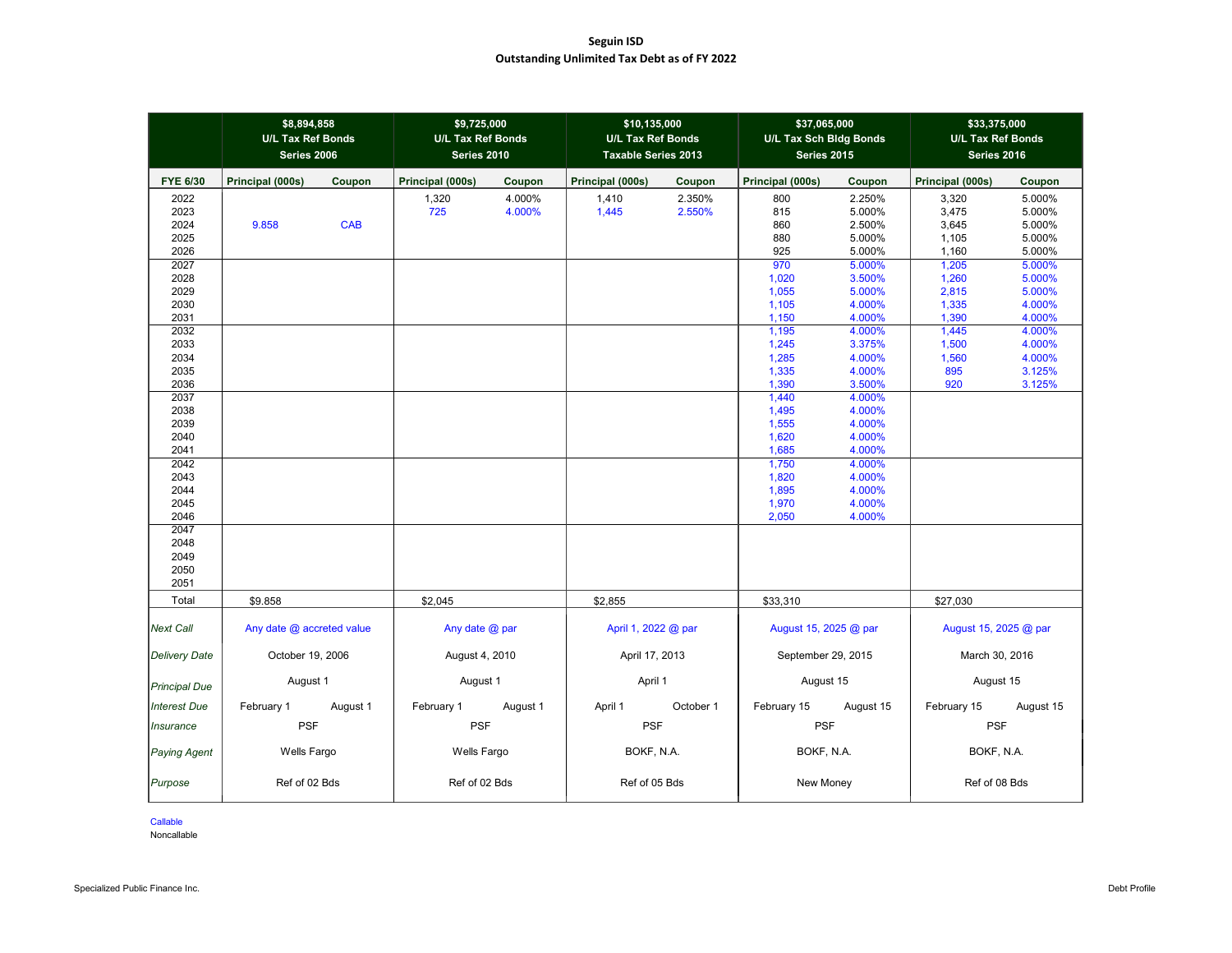#### **Seguin ISD Outstanding Unlimited Tax Debt as of FY 2022**

|                      | \$7,045,000<br><b>U/L Tax Ref Bonds</b><br>Series 2016A |          | \$31,565,000<br><b>U/L Tax Sch Bldg Bonds</b><br>Series 2019 |           | \$44,769,951<br><b>U/L Tax Ref Bonds</b><br><b>Taxable Series 2020</b> |           | \$27,665,000<br>U/L Tax Sch Bldg Bonds<br>Series 2021 |           |
|----------------------|---------------------------------------------------------|----------|--------------------------------------------------------------|-----------|------------------------------------------------------------------------|-----------|-------------------------------------------------------|-----------|
| <b>FYE 6/30</b>      | Principal (000s)                                        | Coupon   | Principal (000s)                                             | Coupon    | Principal (000s)                                                       | Coupon    | Principal (000s)                                      | Coupon    |
| 2022                 |                                                         |          | 470                                                          | 5.000%    | 640                                                                    | 4.000%    |                                                       |           |
| 2023                 | 630                                                     | 5.000%   | 540                                                          | 5.000%    | 670                                                                    | 4.000%    | 530                                                   | 5.000%    |
| 2024                 | 1.465                                                   | 5.000%   | 635                                                          | 2.000%    | 695                                                                    | 4.000%    | 560                                                   | 5.000%    |
| 2025                 | 1.540                                                   | 5.000%   | 645                                                          | 5.000%    | 1,990                                                                  | 4.000%    | 585                                                   | 5.000%    |
| 2026                 | 1,630                                                   | 4.000%   | 680                                                          | 5.000%    | 2,070                                                                  | 4.000%    | 615                                                   | 5.000%    |
| 2027                 | 1,695                                                   | 3.000%   | 715                                                          | 5.000%    | 643.425                                                                | CAB       | 645                                                   | 5.000%    |
| 2028                 |                                                         |          | 750                                                          | 5.000%    | 524.012                                                                | CAB       | 680                                                   | 5.000%    |
| 2029                 |                                                         |          | 785                                                          | 5.000%    | 425.756                                                                | CAB       | 715                                                   | 5.000%    |
| 2030                 |                                                         |          | 825                                                          | 5.000%    | 346.757                                                                | CAB       | 750                                                   | 5.000%    |
| 2031                 |                                                         |          | 865                                                          | 5.000%    | 2,120                                                                  | 1.395%    | 785                                                   | 4.000%    |
| 2032                 |                                                         |          | 910                                                          | 5.000%    | 2,150                                                                  | 1.495%    | 820                                                   | 4.000%    |
| 2033                 |                                                         |          | 955                                                          | 4.000%    | 2,180                                                                  | 1.595%    | 850                                                   | 4.000%    |
| 2034                 |                                                         |          | 995                                                          | 4.000%    | 2,210                                                                  | 1.645%    | 885                                                   | 3.000%    |
| 2035                 |                                                         |          | 1,035                                                        | 3.000%    | 2,250                                                                  | 1.725%    | 910                                                   | 3.000%    |
| 2036                 |                                                         |          | 1.065                                                        | 3.000%    | 2,285                                                                  | 1.825%    | 940                                                   | 3.000%    |
| 2037                 |                                                         |          | 1.095                                                        | 3.000%    | 2,325                                                                  | 1.925%    | 965                                                   | 3.000%    |
| 2038                 |                                                         |          | 1,130                                                        | 3.000%    | 2,370                                                                  | 2.062%    | 995                                                   | 3.000%    |
| 2039                 |                                                         |          | 1,165                                                        | 4.000%    | 2,415                                                                  | 2.092%    | 1,025                                                 | 3.000%    |
| 2040                 |                                                         |          | 1,210                                                        | 4.000%    | 2,480                                                                  | 2.142%    | 1,055                                                 | 3.000%    |
| 2041                 |                                                         |          | 1.260                                                        | 4.000%    | 2.535                                                                  | 2.192%    | 1.090                                                 | 3.000%    |
| 2042                 |                                                         |          | 1,310                                                        | 4.000%    | 2,585                                                                  | 2.362%    | 1,120                                                 | 2.000%    |
| 2043                 |                                                         |          | 1,360                                                        | 4.000%    | 2,645                                                                  | 2.362%    | 1,145                                                 | 2.000%    |
| 2044                 |                                                         |          | 1,415                                                        | 4.000%    | 2,705                                                                  | 2.362%    | 1,165                                                 | 2.000%    |
| 2045                 |                                                         |          | 1,470                                                        | 4.000%    | 2,770                                                                  | 2.362%    | 1,190                                                 | 2.000%    |
| 2046                 |                                                         |          | 1,530                                                        | 4.000%    |                                                                        |           | 1,215                                                 | 2.000%    |
| 2047                 |                                                         |          | 1,595                                                        | 4.000%    |                                                                        |           | 1,235                                                 | 2.000%    |
| 2048                 |                                                         |          | 1,655                                                        | 4.000%    |                                                                        |           | 1,260                                                 | 2.000%    |
| 2049                 |                                                         |          | 1,725                                                        | 4.000%    |                                                                        |           | 1,285                                                 | 2.000%    |
| 2050                 |                                                         |          |                                                              |           |                                                                        |           | 1,310                                                 | 2.000%    |
| 2051                 |                                                         |          |                                                              |           |                                                                        |           | 1,340                                                 | 2.000%    |
|                      |                                                         |          |                                                              |           |                                                                        |           |                                                       |           |
| Total                | \$6,960                                                 |          | \$29,790                                                     |           | \$44,030                                                               |           | \$27,665                                              |           |
| <b>Next Call</b>     | August 1, 2025 @ par                                    |          | August 15, 2028 @ par                                        |           | August 15, 2030 @ par                                                  |           | February 15, 2030 @ par                               |           |
| <b>Delivery Date</b> | June 8, 2016                                            |          | August 14, 2019                                              |           | October 28, 2020                                                       |           | February 18, 2021                                     |           |
| <b>Principal Due</b> | August 1                                                |          | February 15                                                  |           | First payment February 15, 2021,<br>Rest August 15                     |           | February 15                                           |           |
| Interest Due         | February 1                                              | August 1 | February 15                                                  | August 15 | February 15                                                            | August 15 | February 15                                           | August 15 |
| Insurance            | <b>PSF</b>                                              |          | <b>PSF</b>                                                   |           | <b>PSF</b>                                                             |           | <b>PSF</b>                                            |           |
| <b>Paying Agent</b>  | BOKF, N.A.                                              |          | <b>UMB Bank</b>                                              |           | <b>UMB Bank</b>                                                        |           | <b>UMB Bank</b>                                       |           |
| Purpose              | Ref of 06 Bds                                           |          | New Money                                                    |           | Ref of 14 Bds                                                          |           | New Money                                             |           |

Callable

Noncallable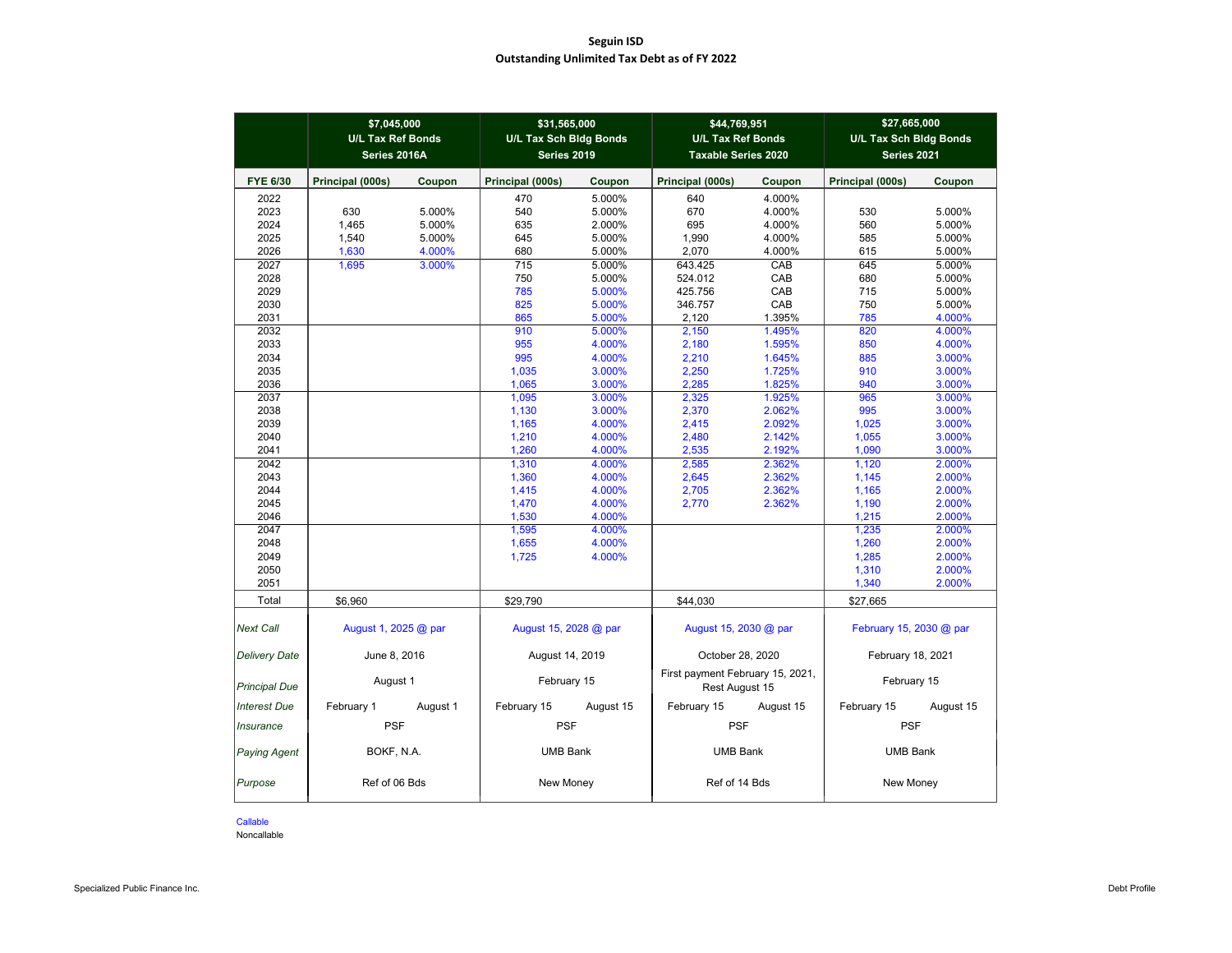#### **Seguin ISD Outstanding Limited Tax Debt as of FY 2022**

|                      | \$10,000,000<br>Mtc Tax Notes, Taxable QZAB |           |
|----------------------|---------------------------------------------|-----------|
|                      | Series 2016Z                                |           |
| <b>FYE 6/30</b>      | Principal (000s)                            | Coupon    |
| 2022                 | 665                                         | 0.000%    |
| 2023                 | 665                                         | 0.000%    |
| 2024                 | 665                                         | 0.000%    |
| 2025                 | 665                                         | 0.000%    |
| 2026                 | 665                                         | 0.000%    |
| 2027                 | 665                                         | $0.000\%$ |
| 2028                 | 670                                         | 0.000%    |
| 2029                 | 670                                         | 0.000%    |
| 2030                 | 670                                         | 0.000%    |
| 2031                 | 670                                         | 0.000%    |
| 2032                 | 670                                         | 0.000%    |
| Total                | \$7,340                                     |           |
| <b>Next Call</b>     | Any date $@$ par                            |           |
| <b>Delivery Date</b> | October 18, 2016                            |           |
| <b>Principal Due</b> | August 1                                    |           |
| <b>Interest Due</b>  | February 1 August 1                         |           |
| <b>Insurance</b>     | <b>None</b>                                 |           |
| <b>Paying Agent</b>  | <b>First Financial Bank</b>                 |           |
| Purpose              | New Money                                   |           |

Callable

**Noncallable**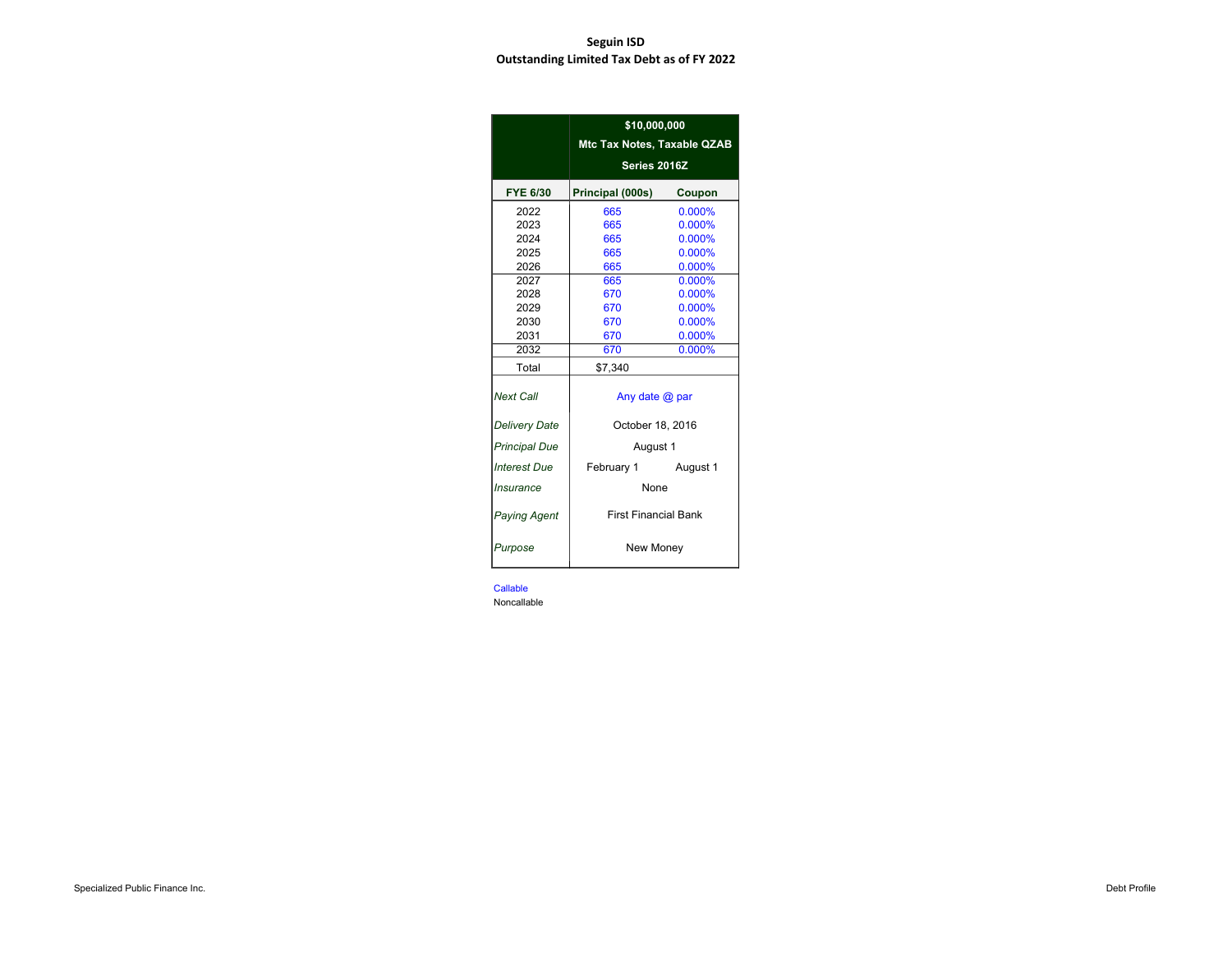

# **TAB B**

# **UNLIMITED TAX DEBT SERVICE REQUIREMENTS**

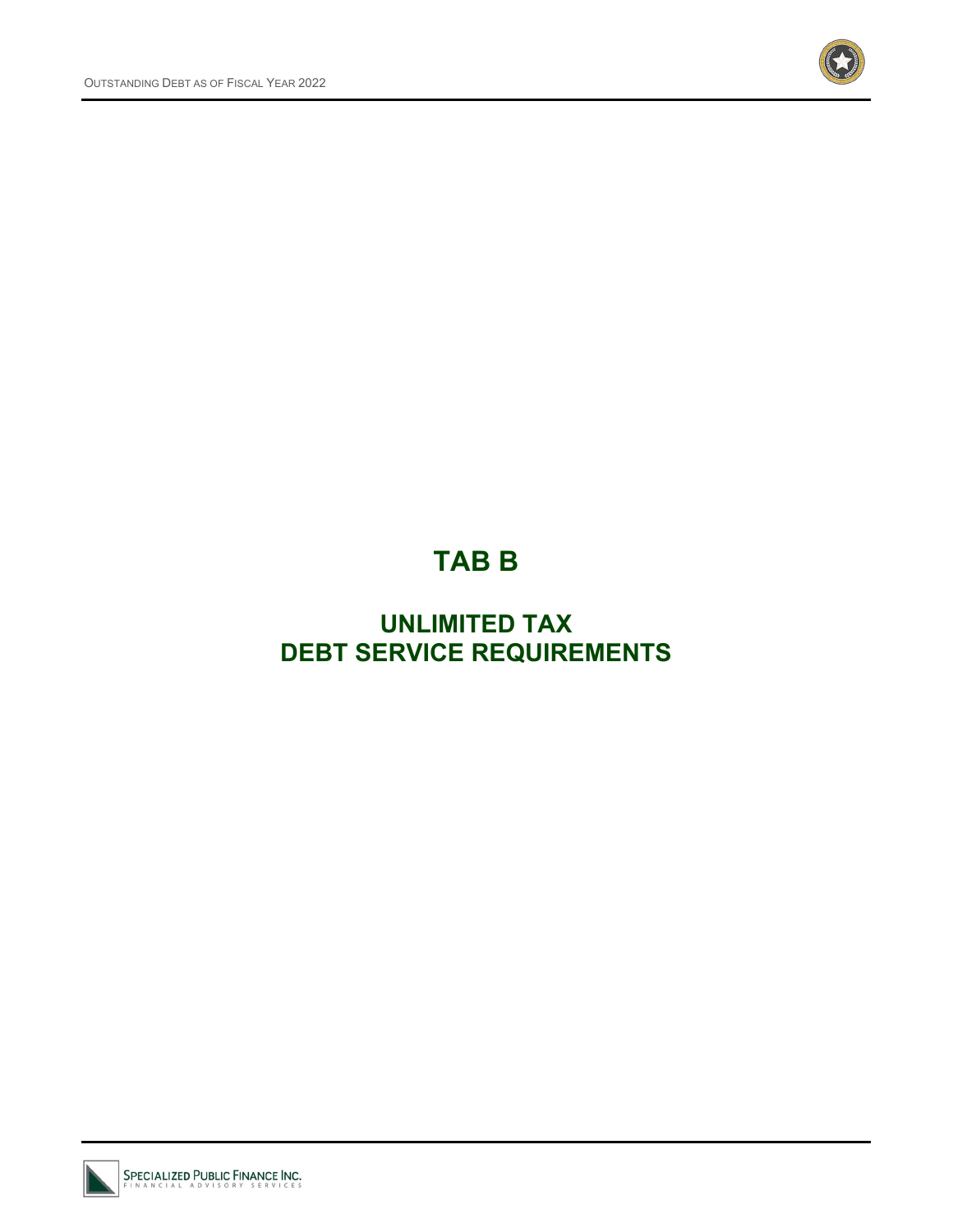# **Aggregate Debt Service** *Part 1 of 4*

| <b>Date</b> | <b>Principal</b> | <b>Interest</b> | <b>Total P+I</b> | <b>Fiscal Total</b> |
|-------------|------------------|-----------------|------------------|---------------------|
| 08/01/2021  | 1,320,000.00     | 189,800.00      | 1,509,800.00     |                     |
| 08/15/2021  | 4,760,000.00     | 2,373,215.81    | 7,133,215.81     |                     |
| 10/01/2021  |                  | 34,991.25       | 34,991.25        |                     |
| 02/01/2022  |                  | 163,400.00      | 163,400.00       |                     |
| 02/15/2022  | 470,000.00       | 3,094,920.39    | 3,564,920.39     |                     |
| 04/01/2022  | 1,410,000.00     | 34,991.25       | 1,444,991.25     |                     |
| 06/30/2022  |                  |                 |                  | 13,851,318.70       |
| 08/01/2022  | 1,355,000.00     | 163,400.00      | 1,518,400.00     |                     |
| 08/15/2022  | 4.960.000.00     | 2,673,390.81    | 7,633,390.81     |                     |
| 10/01/2022  |                  | 18,423.75       | 18,423.75        |                     |
| 02/01/2023  |                  | 133,150.00      | 133,150.00       |                     |
| 02/15/2023  | 1,070,000.00     | 2,552,740.81    | 3,622,740.81     |                     |
| 04/01/2023  | 1,445,000.00     | 18,423.75       | 1,463,423.75     |                     |
| 06/30/2023  |                  |                 |                  | 14,389,529.12       |
| 08/01/2023  | 9,858.00         | 1,713,292.00    | 1,723,150.00     |                     |
| 08/15/2023  | 5,200,000.00     | 2,525,990.81    | 7,725,990.81     |                     |
| 02/01/2024  |                  | 133,150.00      | 133,150.00       |                     |
| 02/15/2024  | 1,195,000.00     | 2,410,215.81    | 3,605,215.81     |                     |
| 06/30/2024  |                  |                 |                  | 13,187,506.62       |
| 08/01/2024  | 1,465,000.00     | 133,150.00      | 1,598,150.00     |                     |
| 08/15/2024  | 3,975,000.00     | 2,389,865.81    | 6,364,865.81     |                     |
| 02/01/2025  |                  | 96,525.00       | 96,525.00        |                     |
| 02/15/2025  | 1,230,000.00     | 2,300,440.81    | 3,530,440.81     |                     |
| 06/30/2025  |                  |                 |                  | 11,589,981.62       |
| 08/01/2025  | 1,540,000.00     | 96,525.00       | 1,636,525.00     |                     |
| 08/15/2025  | 4,155,000.00     | 2,269,690.81    | 6,424,690.81     |                     |
| 02/01/2026  |                  | 58,025.00       | 58,025.00        |                     |
| 02/15/2026  | 1,295,000.00     | 2,176,165.81    | 3,471,165.81     |                     |
| 06/30/2026  |                  |                 |                  | 11,590,406.62       |
| 08/01/2026  | 1,630,000.00     | 58,025.00       | 1,688,025.00     |                     |
| 08/15/2026  | 2,818,425.30     | 3,615,365.51    | 6,433,790.81     |                     |
| 02/01/2027  |                  | 25,425.00       | 25,425.00        |                     |
| 02/15/2027  | 1,360,000.00     | 2,089,415.81    | 3,449,415.81     |                     |
| 06/30/2027  |                  |                 |                  | 11,596,656.62       |
| 08/01/2027  | 1,695,000.00     | 25,425.00       | 1,720,425.00     |                     |
| 08/15/2027  | 2,804,012.40     | 3,646,403.41    | 6,450,415.81     |                     |
| 02/15/2028  | 1,430,000.00     | 2,006,065.81    | 3,436,065.81     |                     |
| 06/30/2028  |                  |                 |                  | 11,606,906.62       |
| 08/15/2028  | 4,295,755.80     | 3,654,560.01    | 7,950,315.81     |                     |
| 02/15/2029  | 1,500,000.00     | 1,873,565.81    | 3,373,565.81     |                     |
| 06/30/2029  |                  |                 |                  | 11,323,881.62       |

Aggregate | 12/ 2/2021 | 4:47 PM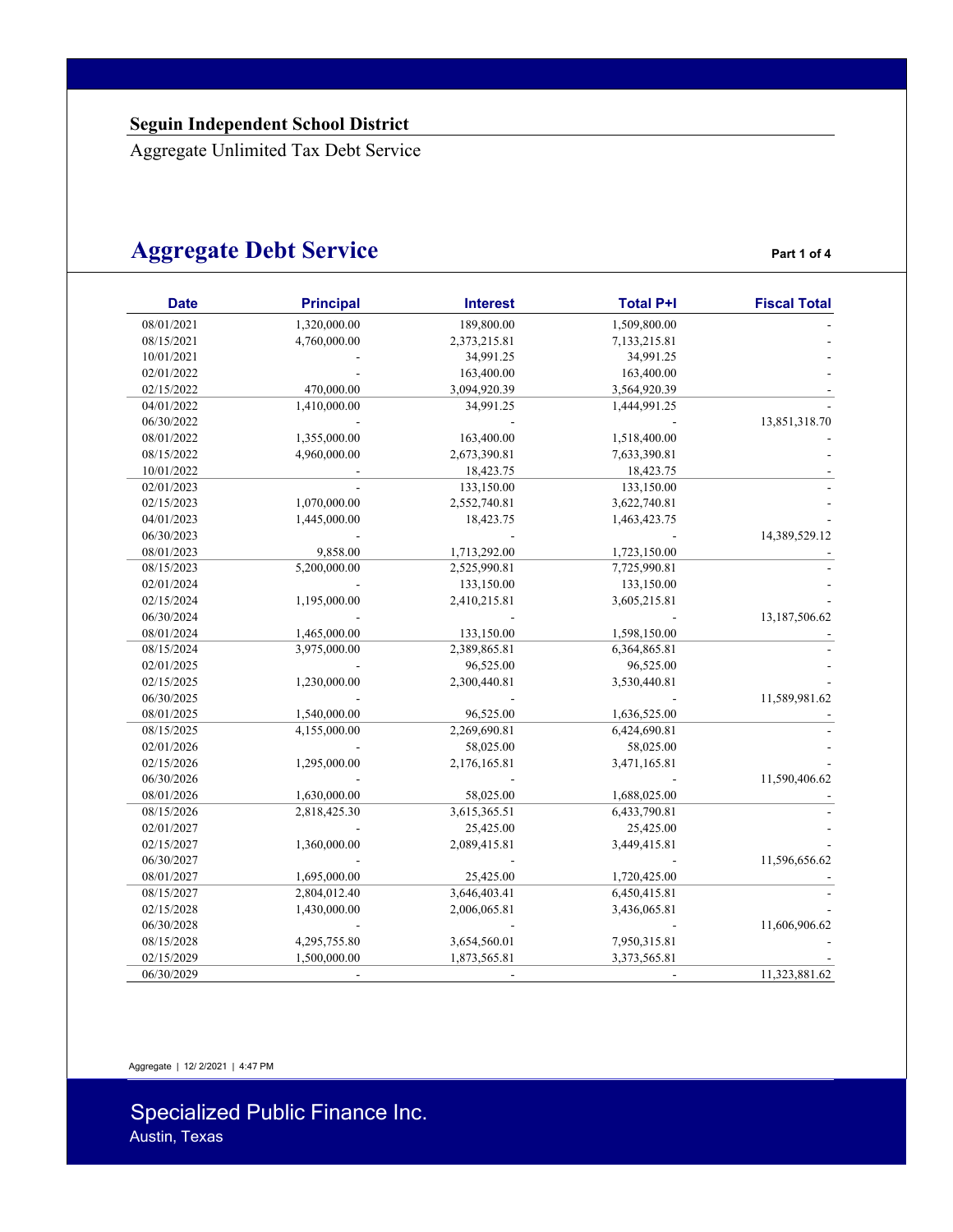# **Aggregate Debt Service** *Part 2 of 4*

| <b>Fiscal Total</b> | <b>Total P+I</b> | <b>Interest</b> | <b>Principal</b> | <b>Date</b> |
|---------------------|------------------|-----------------|------------------|-------------|
|                     | 6,386,065.81     | 3,599,308.41    | 2,786,757.40     | 08/15/2029  |
|                     | 3,362,265.81     | 1,787,265.81    | 1,575,000.00     | 02/15/2030  |
| 9,748,331.62        |                  |                 |                  | 06/30/2030  |
|                     | 6,407,890.81     | 1,747,890.81    | 4,660,000.00     | 08/15/2030  |
|                     | 3,332,303.81     | 1,682,303.81    | 1,650,000.00     | 02/15/2031  |
| 9,740,194.62        |                  |                 |                  | 06/30/2031  |
|                     | 6,434,978.81     | 1,644,978.81    | 4,790,000.00     | 08/15/2031  |
|                     | 3,306,107.56     | 1,576,107.56    | 1,730,000.00     | 02/15/2032  |
| 9,741,086.37        |                  |                 |                  | 06/30/2032  |
|                     | 6,461,957.56     | 1,536,957.56    | 4,925,000.00     | 08/15/2032  |
|                     | 3,273,562.68     | 1,468,562.68    | 1,805,000.00     | 02/15/2033  |
| 9,735,520.24        |                  |                 |                  | 06/30/2033  |
|                     | 6,487,462.68     | 1,432,462.68    | 5,055,000.00     | 08/15/2033  |
|                     | 3,237,385.43     | 1,357,385.43    | 1,880,000.00     | 02/15/2034  |
| 9,724,848.11        |                  |                 |                  | 06/30/2034  |
|                     | 5,804,210.43     | 1,324,210.43    | 4,480,000.00     | 08/15/2034  |
|                     | 3,209,119.80     | 1,264,119.80    | 1,945,000.00     | 02/15/2035  |
| 9,013,330.23        |                  |                 |                  | 06/30/2035  |
|                     | 5,829,944.80     | 1,234,944.80    | 4,595,000.00     | 08/15/2035  |
|                     | 3,180,394.18     | 1,175,394.18    | 2,005,000.00     | 02/15/2036  |
| 9,010,338.98        |                  |                 |                  | 06/30/2036  |
|                     | 4,910,319.18     | 1,145,319.18    | 3,765,000.00     | 08/15/2036  |
|                     | 3,154,141.05     | 1,094,141.05    | 2,060,000.00     | 02/15/2037  |
| 8,064,460.23        |                  |                 |                  | 06/30/2037  |
|                     | 4,928,241.05     | 1,063,241.05    | 3,865,000.00     | 08/15/2037  |
|                     | 3,133,906.35     | 1,008,906.35    | 2,125,000.00     | 02/15/2038  |
| 8,062,147.40        |                  |                 |                  | 06/30/2038  |
|                     | 4,947,031.35     | 977,031.35      | 3,970,000.00     | 08/15/2038  |
|                     | 3,110,670.45     | 920,670.45      | 2,190,000.00     | 02/15/2039  |
| 8,057,701.80        |                  |                 |                  | 06/30/2039  |
|                     | 4,981,995.45     | 881,995.45      | 4,100,000.00     | 08/15/2039  |
|                     | 3,088,034.65     | 823,034.65      | 2,265,000.00     | 02/15/2040  |
| 8,070,030.10        |                  |                 |                  | 06/30/2040  |
|                     | 5,003,009.65     | 783,009.65      | 4,220,000.00     | 08/15/2040  |
|                     | 3,071,526.05     | 721,526.05      | 2,350,000.00     | 02/15/2041  |
| 8,074,535.70        |                  |                 |                  | 06/30/2041  |
|                     | 5,014,976.05     | 679,976.05      | 4,335,000.00     | 08/15/2041  |
|                     | 3,044,447.20     | 614,447.20      | 2,430,000.00     | 02/15/2042  |
| 8,059,423.25        |                  |                 |                  | 06/30/2042  |
|                     | 5,042,047.20     | 577,047.20      | 4,465,000.00     | 08/15/2042  |
|                     | 3,014,409.75     | 509,409.75      | 2,505,000.00     | 02/15/2043  |

Aggregate | 12/ 2/2021 | 4:47 PM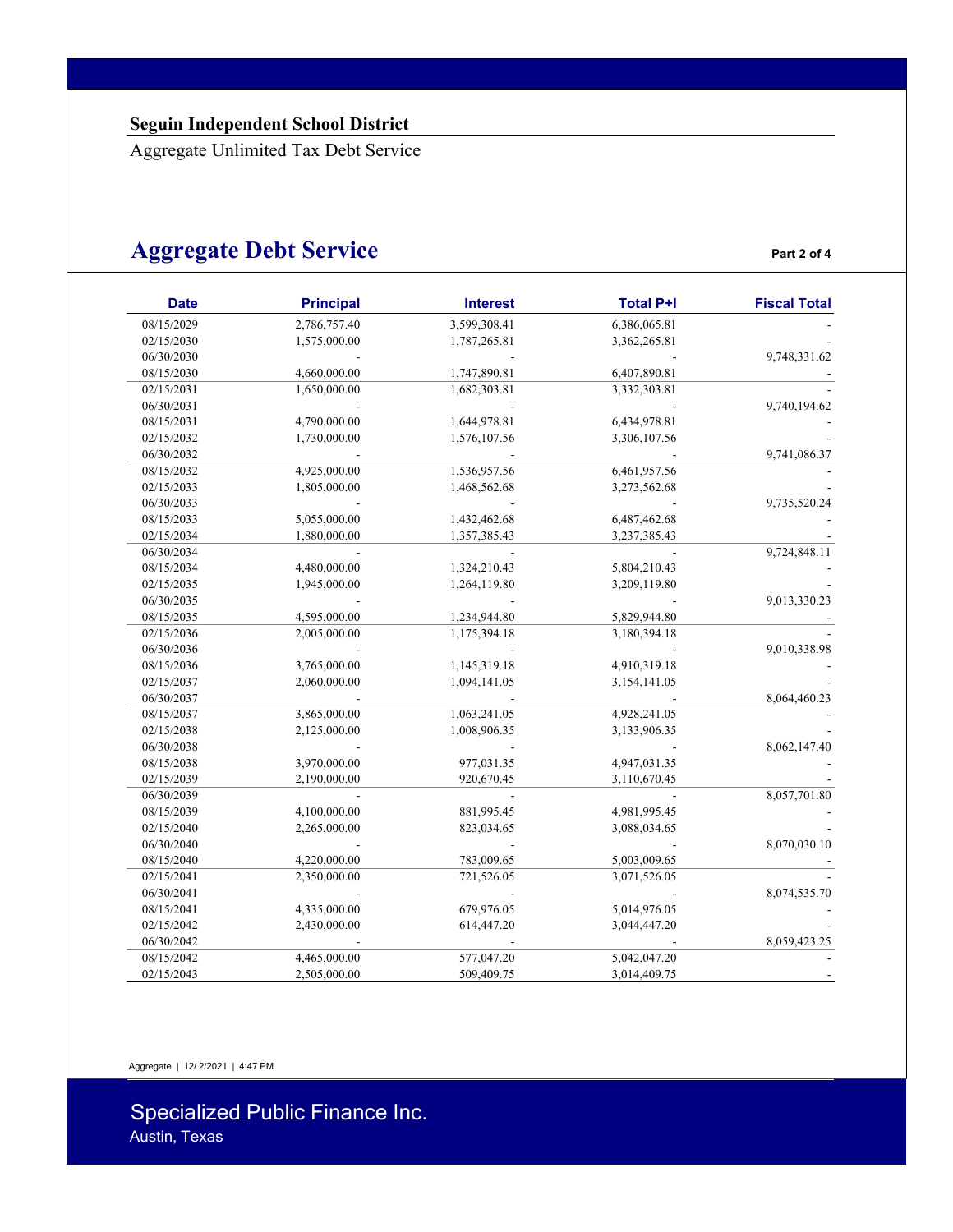# **Aggregate Debt Service** *Part 3 of 4*

| <b>Date</b>  | <b>Principal</b> | <b>Interest</b> | <b>Total P+I</b> | <b>Fiscal Total</b> |
|--------------|------------------|-----------------|------------------|---------------------|
| 06/30/2043   |                  |                 |                  | 8,056,456.95        |
| 08/15/2043   | 4,600,000.00     | 470,759.75      | 5,070,759.75     |                     |
| 02/15/2044   | 2,580,000.00     | 400,913.70      | 2,980,913.70     |                     |
| 06/30/2044   |                  |                 |                  | 8,051,673.45        |
| 08/15/2044   | 4,740,000.00     | 360,963.70      | 5,100,963.70     |                     |
| 02/15/2045   | 2,660,000.00     | 288,850.00      | 2,948,850.00     |                     |
| 06/30/2045   |                  |                 |                  | 8,049,813.70        |
| 08/15/2045   | 2,050,000.00     | 247,550.00      | 2,297,550.00     |                     |
| 02/15/2046   | 2,745,000.00     | 206,550.00      | 2,951,550.00     |                     |
| 06/30/2046   |                  |                 |                  | 5,249,100.00        |
| 08/15/2046   |                  | 163,800.00      | 163,800.00       |                     |
| 02/15/2047   | 2,830,000.00     | 163,800.00      | 2,993,800.00     |                     |
| 06/30/2047   |                  |                 |                  | 3,157,600.00        |
| 08/15/2047   |                  | 119,550.00      | 119,550.00       |                     |
| 02/15/2048   | 2,915,000.00     | 119,550.00      | 3,034,550.00     |                     |
| 06/30/2048   |                  |                 |                  | 3,154,100.00        |
| 08/15/2048   |                  | 73,850.00       | 73,850.00        |                     |
| 02/15/2049   | 3,010,000.00     | 73,850.00       | 3,083,850.00     |                     |
| 06/30/2049   |                  |                 |                  | 3,157,700.00        |
| 08/15/2049   |                  | 26,500.00       | 26,500.00        |                     |
| 02/15/2050   | 1,310,000.00     | 26,500.00       | 1,336,500.00     |                     |
| 06/30/2050   |                  |                 |                  | 1,363,000.00        |
| 08/15/2050   |                  | 13,400.00       | 13,400.00        |                     |
| 02/15/2051   | 1,340,000.00     | 13,400.00       | 1,353,400.00     |                     |
| 06/30/2051   |                  |                 |                  | 1,366,800.00        |
| <b>Total</b> | \$173,694,808.90 | \$82,149,571.39 | \$255,844,380.29 |                     |

Aggregate | 12/ 2/2021 | 4:47 PM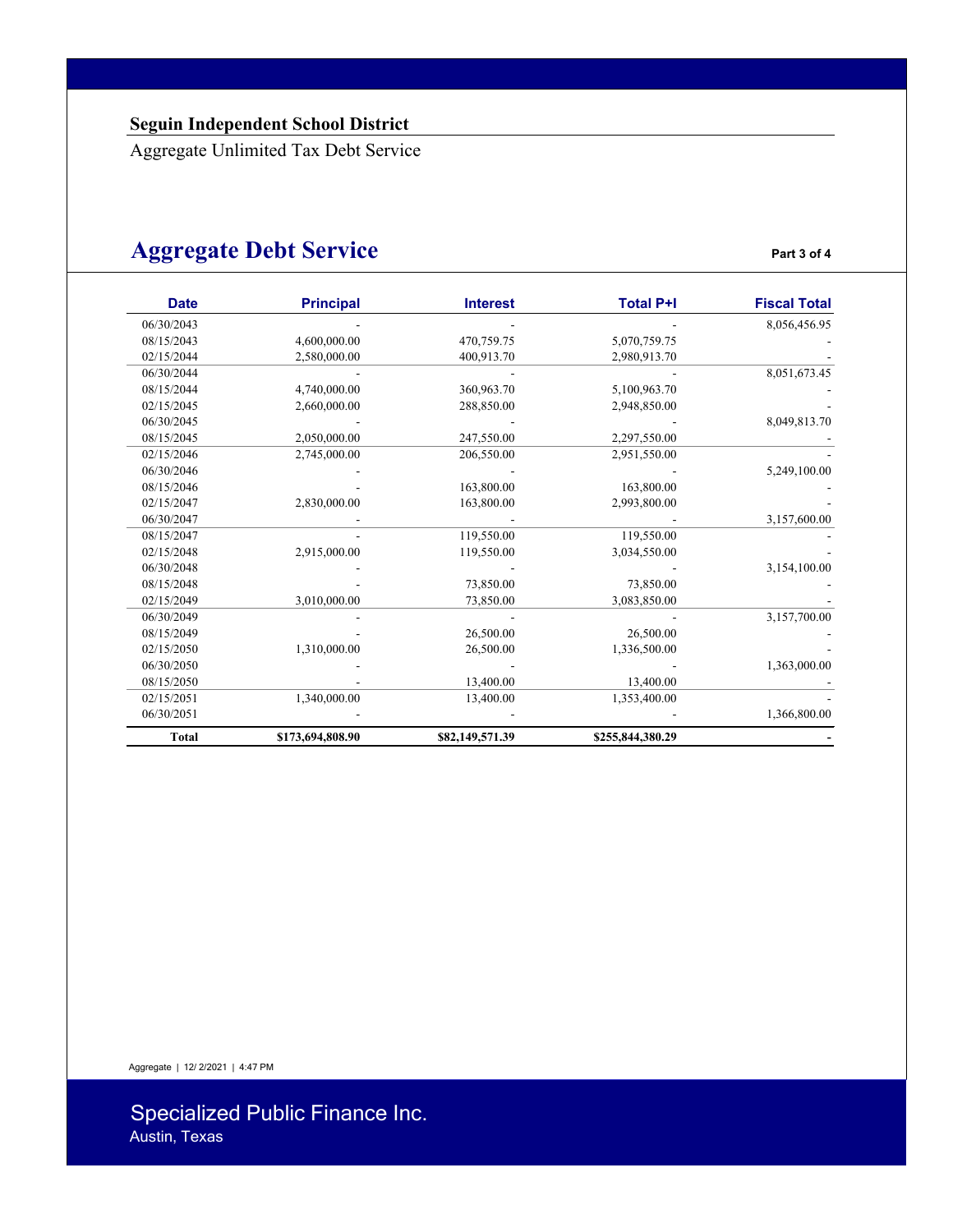# **Aggregate Debt Service Part 4 of 4**

#### **Yield Statistics**

| Base date for Avg. Life & Avg. Coupon Calculations | 2/15/2022    |
|----------------------------------------------------|--------------|
| Average Life                                       | 12.964 Years |
| Average Coupon                                     | 3.1499200%   |

#### **Par Amounts Of Selected Issues**

| 8.894 U/L Tax Ref Bds, Ser 2006              | 9,858.00      |
|----------------------------------------------|---------------|
| 9.725 U/L Tax Ref Bds, Series 2010           | 2,045,000.00  |
| 10.135 U/L Tax Ref Bds, Taxable, Series 2013 | 2,855,000.00  |
| 37.065 U/L Tax Sch Bldg Bds, Series 2015     | 33,310,000.00 |
| 33.375 U/L Tax Ref Bds, Series 2016          | 27,030,000.00 |
| 7.045 U/L Tax Ref Bds, Series 2016A          | 6,960,000.00  |
| 2019 \$34.7mm u/t (7/17) FINAL               | 29,790,000.00 |
| 2020 U/L Tax Ref Txbl (9-29-20) FINAL        | 44,029,950.90 |
| 2021 \$30mm u/t (1/20) FINAL                 | 27,665,000.00 |

#### **TOTAL 173,694,808.90**

Aggregate | 12/ 2/2021 | 4:47 PM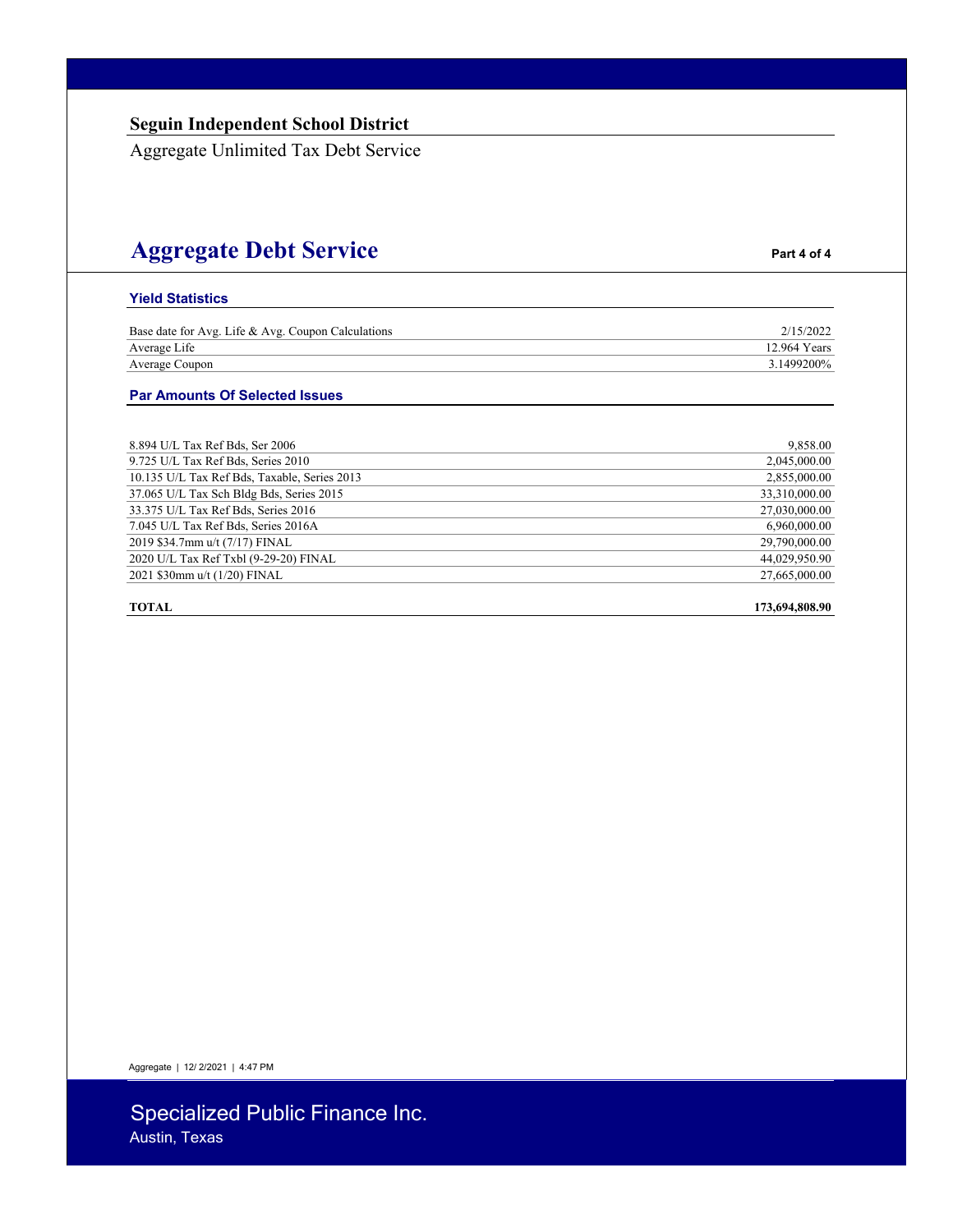#### **Seguin ISD Outstanding Unlimited Tax Debt as of FY 2022** *Fiscal Year Basis*

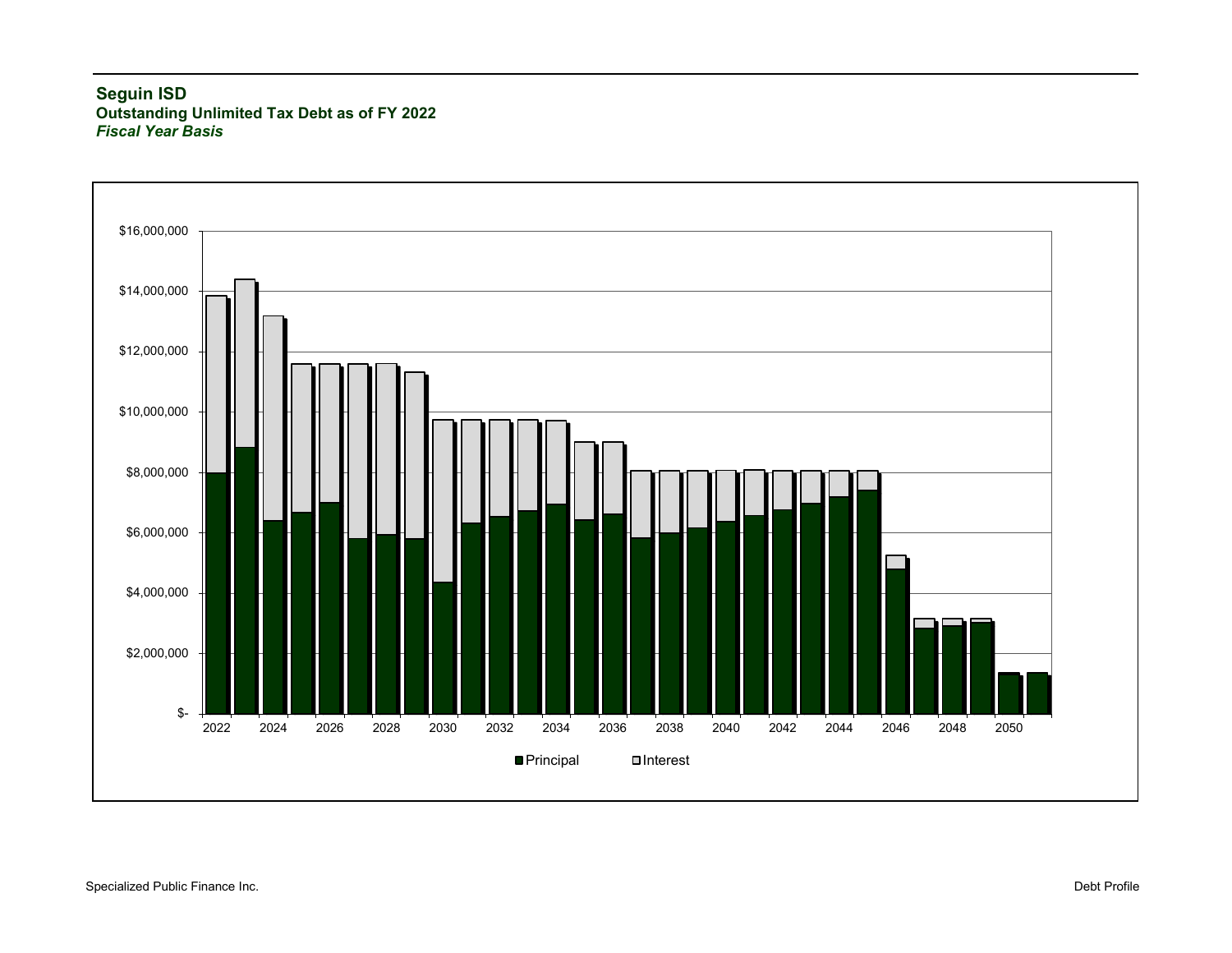\$8,894,858 Unlimited Tax Refunding Bonds, Series 2006

## **Debt Service Schedule**

| <b>Date</b>                           | <b>Principal</b>                                   | <b>Interest</b> | <b>Total P+I</b> | <b>Fiscal Total</b> |
|---------------------------------------|----------------------------------------------------|-----------------|------------------|---------------------|
| 06/30/2022                            |                                                    |                 |                  |                     |
| 08/01/2023                            | 9,858.00                                           | 1,580,142.00    | 1,590,000.00     |                     |
| 06/30/2024                            |                                                    |                 |                  | 1,590,000.00        |
| Total                                 | \$9,858.00                                         | \$1,580,142.00  | \$1,590,000.00   |                     |
| <b>Yield Statistics</b>               |                                                    |                 |                  |                     |
|                                       | Base date for Avg. Life & Avg. Coupon Calculations |                 |                  | 2/15/2022           |
| Average Life                          |                                                    |                 |                  | 1.461 Years         |
| Average Coupon                        |                                                    |                 |                  | 38.0970732%         |
| <b>Par Amounts Of Selected Issues</b> |                                                    |                 |                  |                     |
| 8.894 U/L Tax Ref Bds, Ser 2006       |                                                    |                 |                  | 9,858.00            |
| <b>TOTAL</b>                          |                                                    |                 |                  | 9,858.00            |

Aggregate | 12/ 2/2021 | 4:50 PM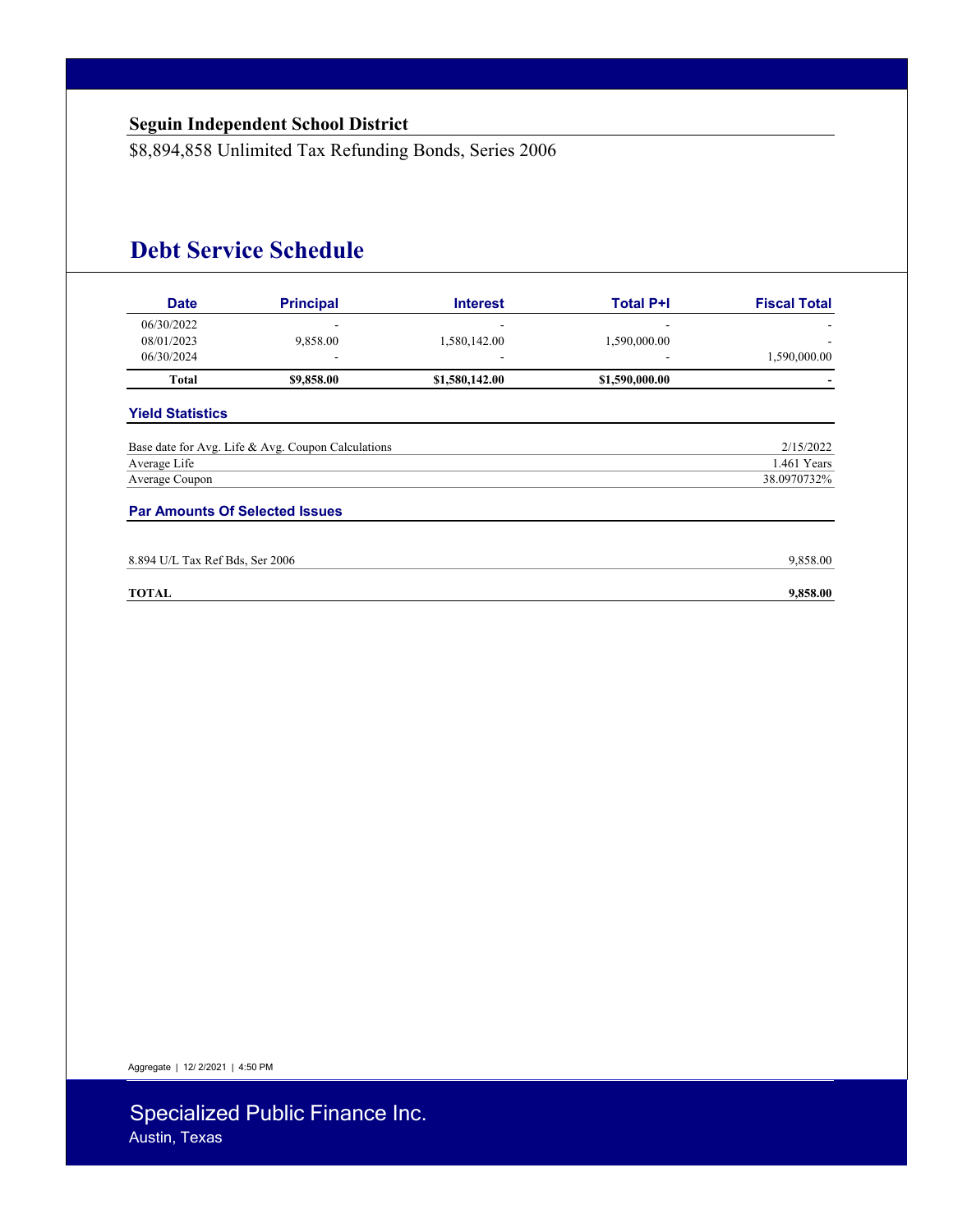\$9,725,000 Unlimited Tax Refunding Bonds, Series 2010

## **Debt Service Schedule**

| <b>Date</b>                    | <b>Principal</b>                                   | <b>Interest</b> | <b>Total P+I</b> | <b>Fiscal Total</b>        |
|--------------------------------|----------------------------------------------------|-----------------|------------------|----------------------------|
| 08/01/2021                     | 1,320,000.00                                       | 40,900.00       | 1,360,900.00     |                            |
| 02/01/2022                     | ۰                                                  | 14,500.00       | 14,500.00        |                            |
| 06/30/2022                     | ۰                                                  |                 | -                | 1,375,400.00               |
| 08/01/2022                     | 725,000.00                                         | 14,500.00       | 739,500.00       |                            |
| 06/30/2023                     | ۰                                                  |                 |                  | 739,500.00                 |
| <b>Total</b>                   | \$2,045,000.00                                     | \$69,900.00     | \$2,114,900.00   |                            |
| <b>Yield Statistics</b>        |                                                    |                 |                  |                            |
|                                |                                                    |                 |                  |                            |
|                                | Base date for Avg. Life & Avg. Coupon Calculations |                 |                  | 2/15/2022<br>$0.461$ Years |
| Average Life<br>Average Coupon |                                                    |                 |                  | 3.9999993%                 |

| 9.725 U/L Tax Ref Bds. 9<br>2010<br>Series. | 2.045.000.00 |
|---------------------------------------------|--------------|
|                                             |              |

Aggregate | 12/ 2/2021 | 4:50 PM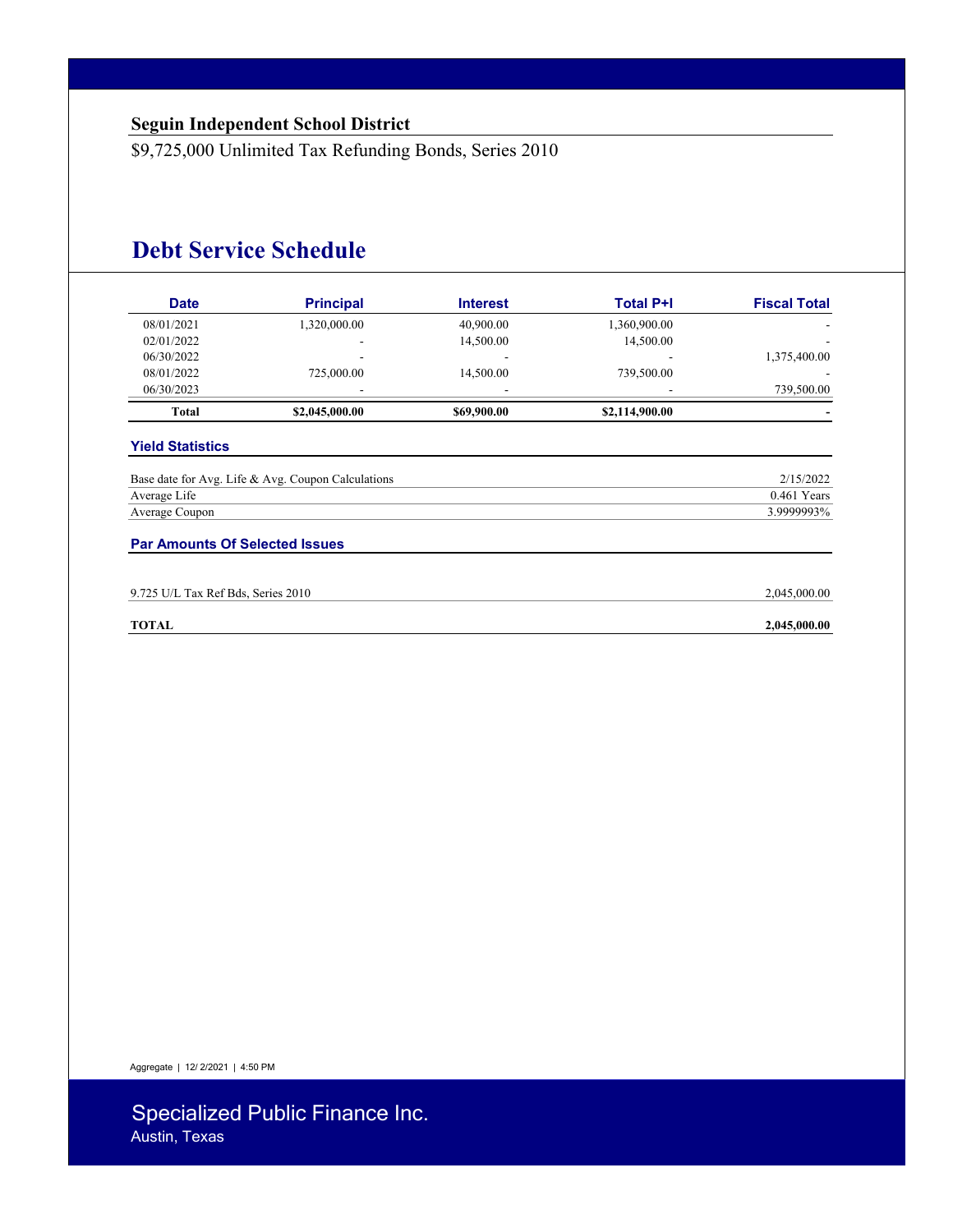\$10,135,000 Unlimited Tax Refunding Bonds, Taxable Series 2013

## **Debt Service Schedule**

| <b>Date</b>                           | <b>Principal</b>                                   | <b>Interest</b> | <b>Total P+I</b> | <b>Fiscal Total</b>        |
|---------------------------------------|----------------------------------------------------|-----------------|------------------|----------------------------|
| 10/01/2021                            |                                                    | 34,991.25       | 34,991.25        |                            |
| 04/01/2022                            | 1,410,000.00                                       | 34,991.25       | 1,444,991.25     |                            |
| 06/30/2022                            |                                                    |                 |                  | 1,479,982.50               |
| 10/01/2022                            |                                                    | 18,423.75       | 18,423.75        |                            |
| 04/01/2023                            | 1,445,000.00                                       | 18,423.75       | 1,463,423.75     |                            |
| 06/30/2023                            |                                                    |                 |                  | 1,481,847.50               |
| <b>Total</b>                          | \$2,855,000.00                                     | \$106,830.00    | \$2,961,830.00   |                            |
| Average Life                          | Base date for Avg. Life & Avg. Coupon Calculations |                 |                  | 2/15/2022<br>$0.634$ Years |
| Average Coupon                        |                                                    |                 |                  | 2.5300900%                 |
| <b>Par Amounts Of Selected Issues</b> |                                                    |                 |                  |                            |
|                                       | 10.135 U/L Tax Ref Bds, Taxable, Series 2013       |                 |                  | 2,855,000.00               |
| <b>TOTAL</b>                          |                                                    |                 |                  | 2,855,000.00               |

Aggregate | 12/ 2/2021 | 4:50 PM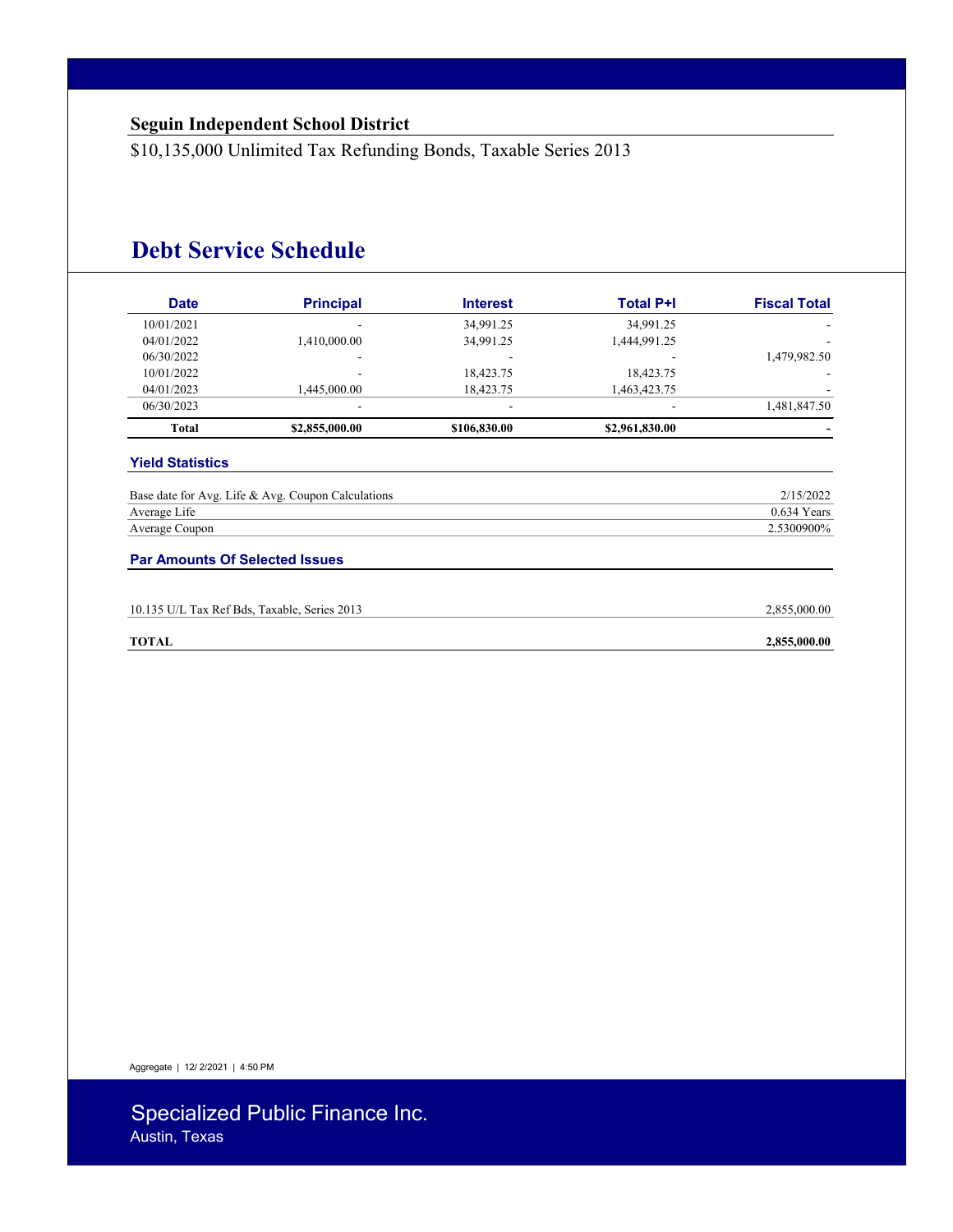\$37,065,000 Unlimited Tax School Building Bonds, Series 2015

### **Debt Service Schedule Part 1 of 3**

| <b>Date</b> | <b>Principal</b> | <b>Interest</b> | <b>Total P+I</b> | <b>Fiscal Total</b> |
|-------------|------------------|-----------------|------------------|---------------------|
| 08/15/2021  | 800,000.00       | 666,059.38      | 1,466,059.38     |                     |
| 02/15/2022  |                  | 657,059.38      | 657,059.38       |                     |
| 06/30/2022  |                  |                 |                  | 2,123,118.76        |
| 08/15/2022  | 815,000.00       | 657,059.38      | 1,472,059.38     |                     |
| 02/15/2023  |                  | 636,684.38      | 636,684.38       |                     |
| 06/30/2023  |                  |                 |                  | 2,108,743.76        |
| 08/15/2023  | 860,000.00       | 636,684.38      | 1,496,684.38     |                     |
| 02/15/2024  |                  | 625,934.38      | 625,934.38       |                     |
| 06/30/2024  |                  |                 |                  | 2,122,618.76        |
| 08/15/2024  | 880,000.00       | 625,934.38      | 1,505,934.38     |                     |
| 02/15/2025  |                  | 603,934.38      | 603,934.38       |                     |
| 06/30/2025  |                  |                 |                  | 2,109,868.76        |
| 08/15/2025  | 925,000.00       | 603,934.38      | 1,528,934.38     |                     |
| 02/15/2026  |                  | 580,809.38      | 580,809.38       |                     |
| 06/30/2026  |                  |                 |                  | 2,109,743.76        |
| 08/15/2026  | 970,000.00       | 580,809.38      | 1,550,809.38     |                     |
| 02/15/2027  |                  | 556,559.38      | 556,559.38       |                     |
| 06/30/2027  |                  |                 |                  | 2,107,368.76        |
| 08/15/2027  | 1,020,000.00     | 556,559.38      | 1,576,559.38     |                     |
| 02/15/2028  |                  | 538,709.38      | 538,709.38       |                     |
| 06/30/2028  |                  |                 |                  | 2,115,268.76        |
| 08/15/2028  | 1,055,000.00     | 538,709.38      | 1,593,709.38     |                     |
| 02/15/2029  |                  | 512,334.38      | 512,334.38       |                     |
| 06/30/2029  |                  |                 |                  | 2,106,043.76        |
| 08/15/2029  | 1,105,000.00     | 512,334.38      | 1,617,334.38     |                     |
| 02/15/2030  |                  | 490,234.38      | 490,234.38       |                     |
| 06/30/2030  |                  |                 |                  | 2,107,568.76        |
| 08/15/2030  | 1,150,000.00     | 490,234.38      | 1,640,234.38     |                     |
| 02/15/2031  |                  | 467,234.38      | 467,234.38       |                     |
| 06/30/2031  |                  |                 |                  | 2,107,468.76        |
| 08/15/2031  | 1,195,000.00     | 467,234.38      | 1,662,234.38     |                     |
| 02/15/2032  |                  | 443,334.38      | 443,334.38       |                     |
| 06/30/2032  |                  |                 |                  | 2,105,568.76        |
| 08/15/2032  | 1,245,000.00     | 443,334.38      | 1,688,334.38     |                     |
| 02/15/2033  |                  | 422,325.00      | 422,325.00       |                     |
| 06/30/2033  |                  |                 |                  | 2,110,659.38        |
| 08/15/2033  | 1,285,000.00     | 422,325.00      | 1,707,325.00     |                     |
| 02/15/2034  |                  | 396,625.00      | 396,625.00       |                     |
| 06/30/2034  |                  |                 |                  | 2,103,950.00        |
| 08/15/2034  | 1,335,000.00     | 396,625.00      | 1,731,625.00     |                     |
| 02/15/2035  |                  | 369,925.00      | 369,925.00       |                     |

Aggregate | 12/ 2/2021 | 4:50 PM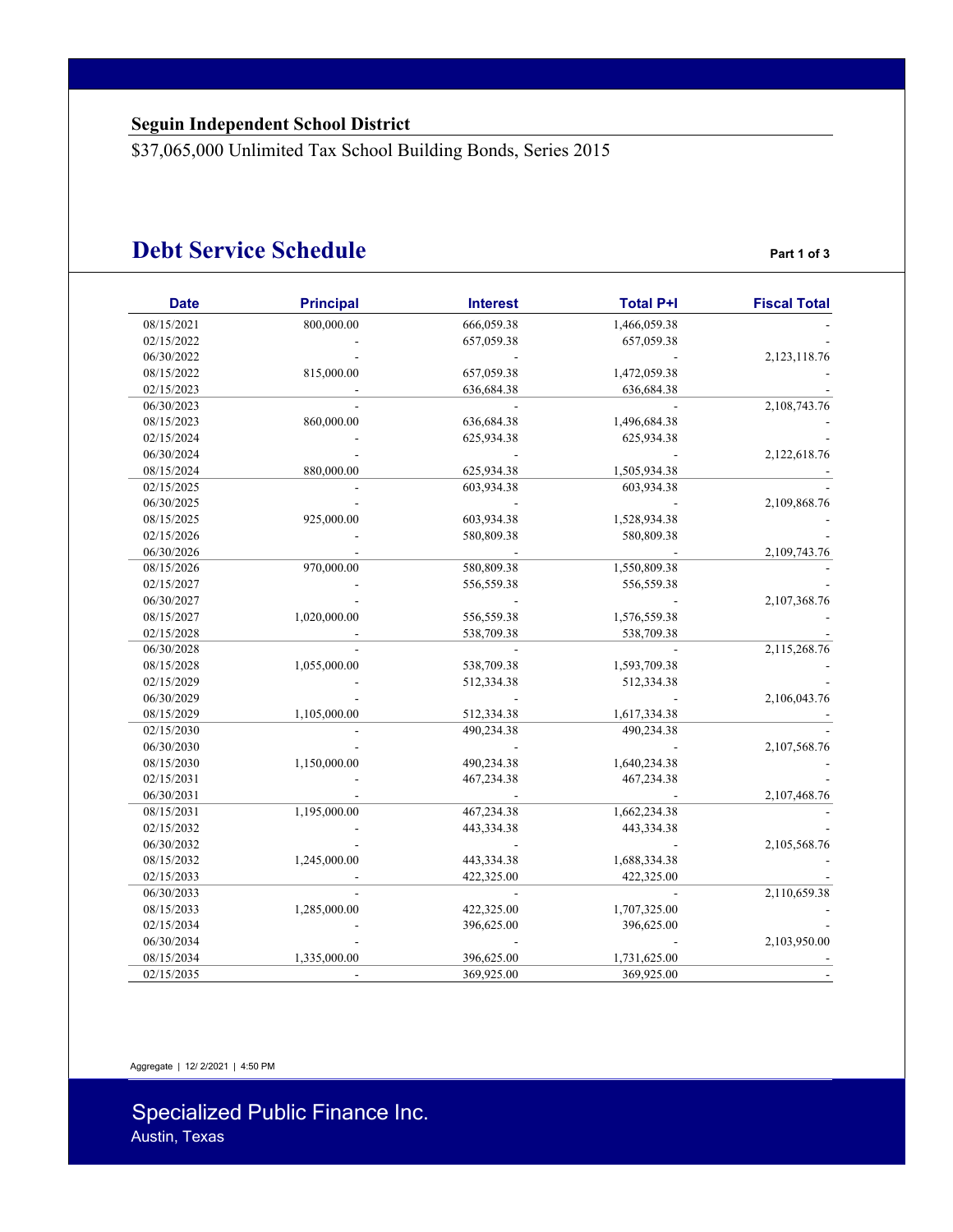\$37,065,000 Unlimited Tax School Building Bonds, Series 2015

### **Debt Service Schedule Part 2 of 3**

| <b>Date</b>  | <b>Principal</b> | <b>Interest</b> | <b>Total P+I</b> | <b>Fiscal Total</b> |
|--------------|------------------|-----------------|------------------|---------------------|
| 06/30/2035   |                  |                 |                  | 2,101,550.00        |
| 08/15/2035   | 1,390,000.00     | 369,925.00      | 1,759,925.00     |                     |
| 02/15/2036   |                  | 345,600.00      | 345,600.00       |                     |
| 06/30/2036   |                  |                 |                  | 2,105,525.00        |
| 08/15/2036   | 1,440,000.00     | 345,600.00      | 1,785,600.00     |                     |
| 02/15/2037   |                  | 316,800.00      | 316,800.00       |                     |
| 06/30/2037   |                  |                 |                  | 2,102,400.00        |
| 08/15/2037   | 1,495,000.00     | 316,800.00      | 1,811,800.00     |                     |
| 02/15/2038   |                  | 286,900.00      | 286,900.00       |                     |
| 06/30/2038   |                  |                 |                  | 2,098,700.00        |
| 08/15/2038   | 1,555,000.00     | 286,900.00      | 1,841,900.00     |                     |
| 02/15/2039   |                  | 255,800.00      | 255,800.00       |                     |
| 06/30/2039   |                  |                 |                  | 2,097,700.00        |
| 08/15/2039   | 1,620,000.00     | 255,800.00      | 1,875,800.00     |                     |
| 02/15/2040   |                  | 223,400.00      | 223,400.00       |                     |
| 06/30/2040   |                  |                 |                  | 2,099,200.00        |
| 08/15/2040   | 1,685,000.00     | 223,400.00      | 1,908,400.00     |                     |
| 02/15/2041   |                  | 189,700.00      | 189,700.00       |                     |
| 06/30/2041   |                  |                 |                  | 2,098,100.00        |
| 08/15/2041   | 1,750,000.00     | 189,700.00      | 1,939,700.00     |                     |
| 02/15/2042   |                  | 154,700.00      | 154,700.00       |                     |
| 06/30/2042   |                  |                 |                  | 2,094,400.00        |
| 08/15/2042   | 1,820,000.00     | 154,700.00      | 1,974,700.00     |                     |
| 02/15/2043   |                  | 118,300.00      | 118,300.00       |                     |
| 06/30/2043   |                  |                 |                  | 2,093,000.00        |
| 08/15/2043   | 1,895,000.00     | 118,300.00      | 2,013,300.00     |                     |
| 02/15/2044   |                  | 80,400.00       | 80,400.00        |                     |
| 06/30/2044   |                  |                 |                  | 2,093,700.00        |
| 08/15/2044   | 1,970,000.00     | 80,400.00       | 2,050,400.00     |                     |
| 02/15/2045   |                  | 41,000.00       | 41,000.00        |                     |
| 06/30/2045   |                  |                 |                  | 2,091,400.00        |
| 08/15/2045   | 2,050,000.00     | 41,000.00       | 2,091,000.00     |                     |
| 06/30/2046   |                  |                 |                  | 2,091,000.00        |
| <b>Total</b> | \$33,310,000.00  | \$19,294,665.74 | \$52,604,665.74  |                     |

Aggregate | 12/ 2/2021 | 4:50 PM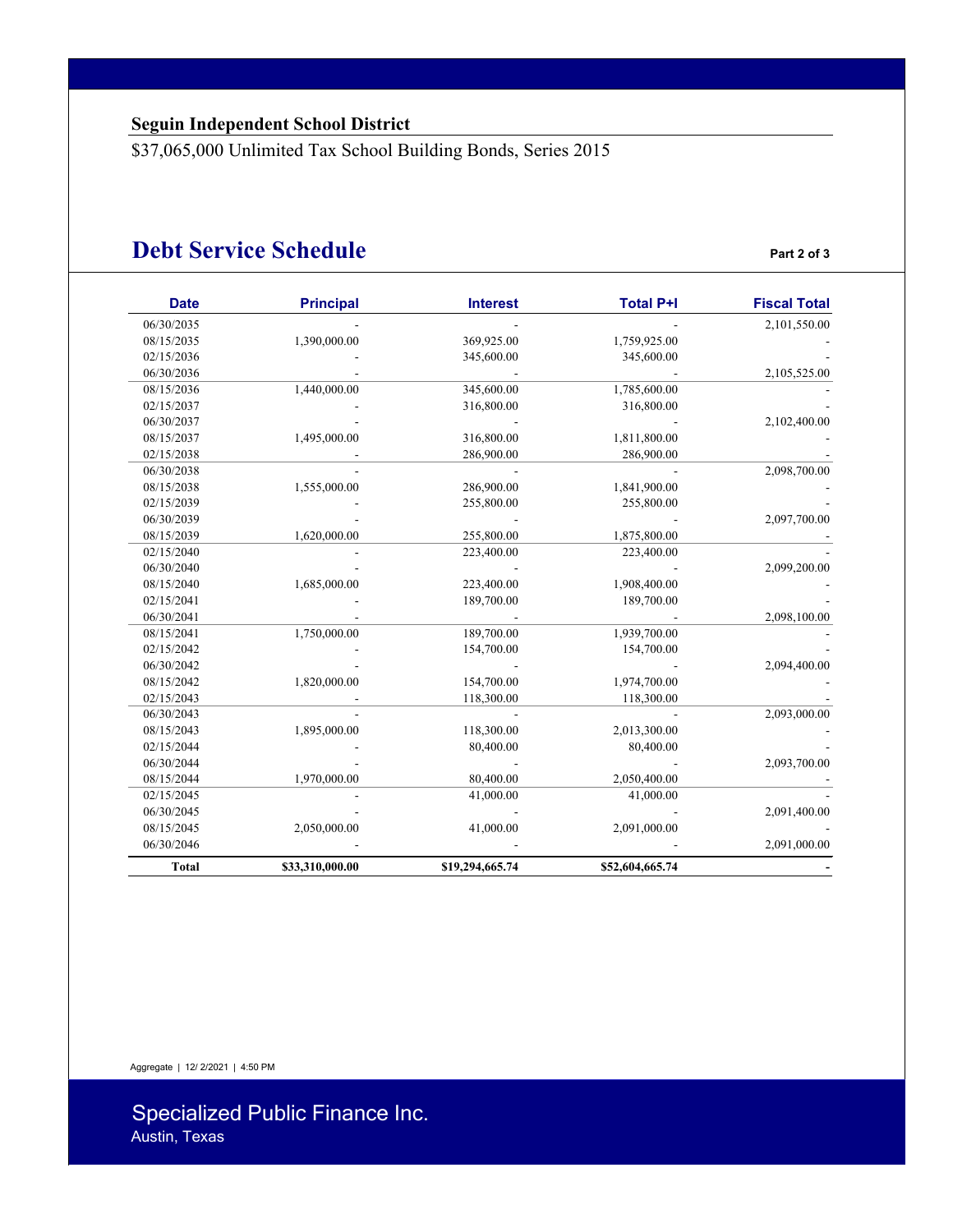|  |  | <b>Seguin Independent School District</b> |
|--|--|-------------------------------------------|
|  |  |                                           |

\$37,065,000 Unlimited Tax School Building Bonds, Series 2015

# **Debt Service Schedule Part 3 of 3**

#### **Yield Statistics**

| Base date for Avg. Life & Avg. Coupon Calculations | 2/15/2022    |
|----------------------------------------------------|--------------|
| Average Life                                       | 13.860 Years |
| Average Coupon                                     | 3.9884036%   |
|                                                    |              |

**Par Amounts Of Selected Issues** 

| 37.065 U/L Tax Sch Bldg Bds, Series 2015 | 33,310,000.00 |
|------------------------------------------|---------------|
|------------------------------------------|---------------|

#### **TOTAL 33,310,000.00**

Aggregate | 12/ 2/2021 | 4:50 PM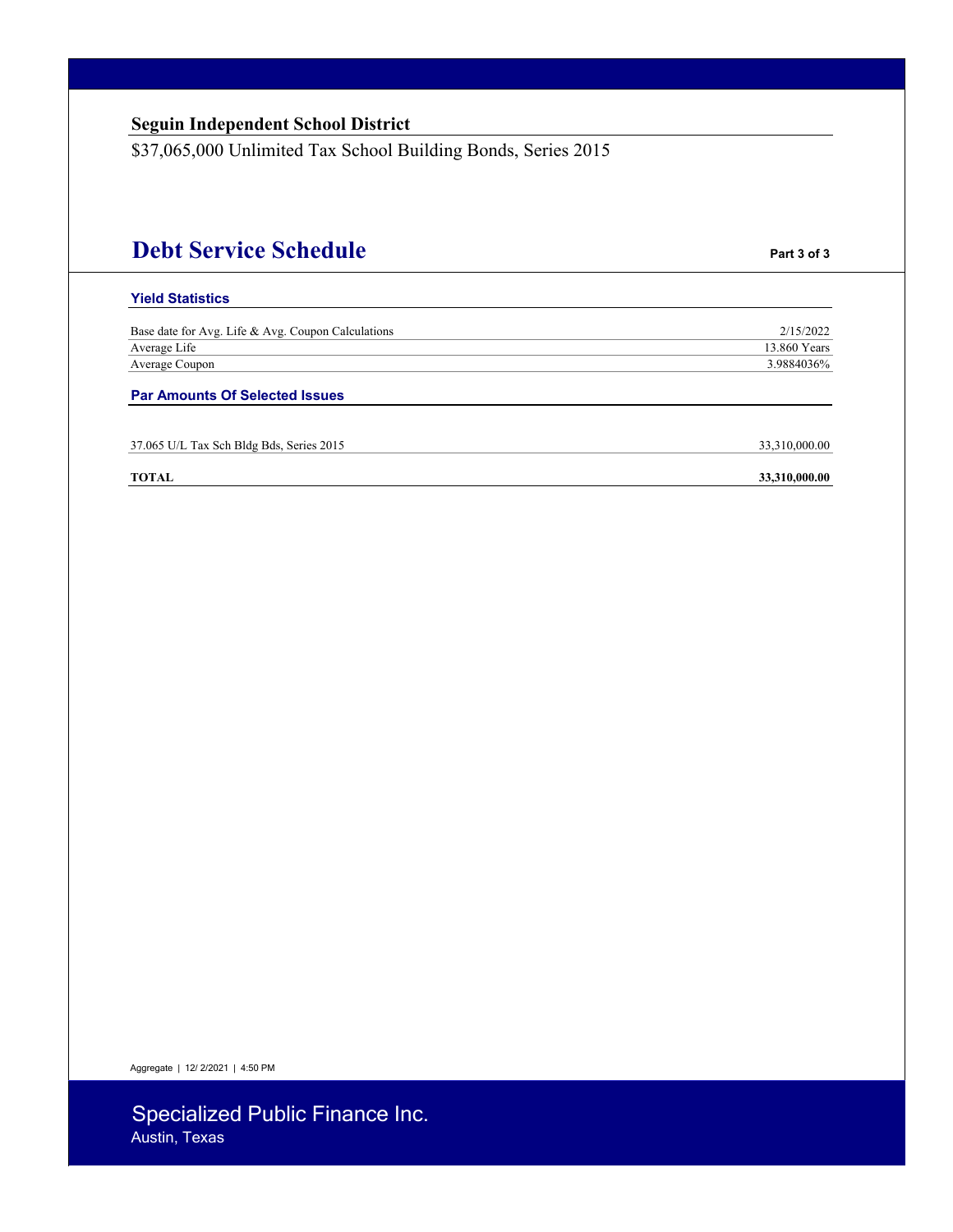\$33,375,000 Unlimited Tax Refunding Bonds, Series 2016

### **Debt Service Schedule Part 1 of 2**

| <b>Date</b> | <b>Principal</b> | <b>Interest</b> | <b>Total P+I</b> | <b>Fiscal Total</b> |
|-------------|------------------|-----------------|------------------|---------------------|
| 08/15/2021  | 3,320,000.00     | 622,584.38      | 3,942,584.38     |                     |
| 02/15/2022  |                  | 539,584.38      | 539,584.38       |                     |
| 06/30/2022  |                  |                 |                  | 4,482,168.76        |
| 08/15/2022  | 3,475,000.00     | 539,584.38      | 4,014,584.38     |                     |
| 02/15/2023  |                  | 452,709.38      | 452,709.38       |                     |
| 06/30/2023  |                  |                 |                  | 4,467,293.76        |
| 08/15/2023  | 3,645,000.00     | 452,709.38      | 4,097,709.38     |                     |
| 02/15/2024  |                  | 361,584.38      | 361,584.38       |                     |
| 06/30/2024  |                  |                 |                  | 4,459,293.76        |
| 08/15/2024  | 1,105,000.00     | 361,584.38      | 1,466,584.38     |                     |
| 02/15/2025  |                  | 333,959.38      | 333,959.38       |                     |
| 06/30/2025  |                  |                 |                  | 1,800,543.76        |
| 08/15/2025  | 1,160,000.00     | 333,959.38      | 1,493,959.38     |                     |
| 02/15/2026  |                  | 304,959.38      | 304,959.38       |                     |
| 06/30/2026  |                  |                 |                  | 1,798,918.76        |
| 08/15/2026  | 1,205,000.00     | 304,959.38      | 1,509,959.38     |                     |
| 02/15/2027  |                  | 274,834.38      | 274,834.38       |                     |
| 06/30/2027  |                  |                 |                  | 1,784,793.76        |
| 08/15/2027  | 1,260,000.00     | 274,834.38      | 1,534,834.38     |                     |
| 02/15/2028  |                  | 243,334.38      | 243,334.38       |                     |
| 06/30/2028  |                  |                 |                  | 1,778,168.76        |
| 08/15/2028  | 2,815,000.00     | 243,334.38      | 3,058,334.38     |                     |
| 02/15/2029  |                  | 172,959.38      | 172,959.38       |                     |
| 06/30/2029  |                  |                 |                  | 3,231,293.76        |
| 08/15/2029  | 1,335,000.00     | 172,959.38      | 1,507,959.38     |                     |
| 02/15/2030  |                  | 146,259.38      | 146,259.38       |                     |
| 06/30/2030  |                  |                 |                  | 1,654,218.76        |
| 08/15/2030  | 1,390,000.00     | 146,259.38      | 1,536,259.38     |                     |
| 02/15/2031  |                  | 118,459.38      | 118,459.38       |                     |
| 06/30/2031  |                  |                 |                  | 1,654,718.76        |
| 08/15/2031  | 1,445,000.00     | 118,459.38      | 1,563,459.38     |                     |
| 02/15/2032  |                  | 89,559.38       | 89,559.38        |                     |
| 06/30/2032  |                  |                 |                  | 1,653,018.76        |
| 08/15/2032  | 1,500,000.00     | 89,559.38       | 1,589,559.38     |                     |
| 02/15/2033  |                  | 59,559.38       | 59,559.38        |                     |
| 06/30/2033  |                  |                 |                  | 1,649,118.76        |
| 08/15/2033  | 1,560,000.00     | 59,559.38       | 1,619,559.38     |                     |
| 02/15/2034  |                  | 28,359.38       | 28,359.38        |                     |
| 06/30/2034  |                  |                 |                  | 1,647,918.76        |
| 08/15/2034  | 895,000.00       | 28,359.38       | 923,359.38       |                     |
| 02/15/2035  |                  | 14,375.00       | 14,375.00        |                     |

Aggregate | 12/ 2/2021 | 4:50 PM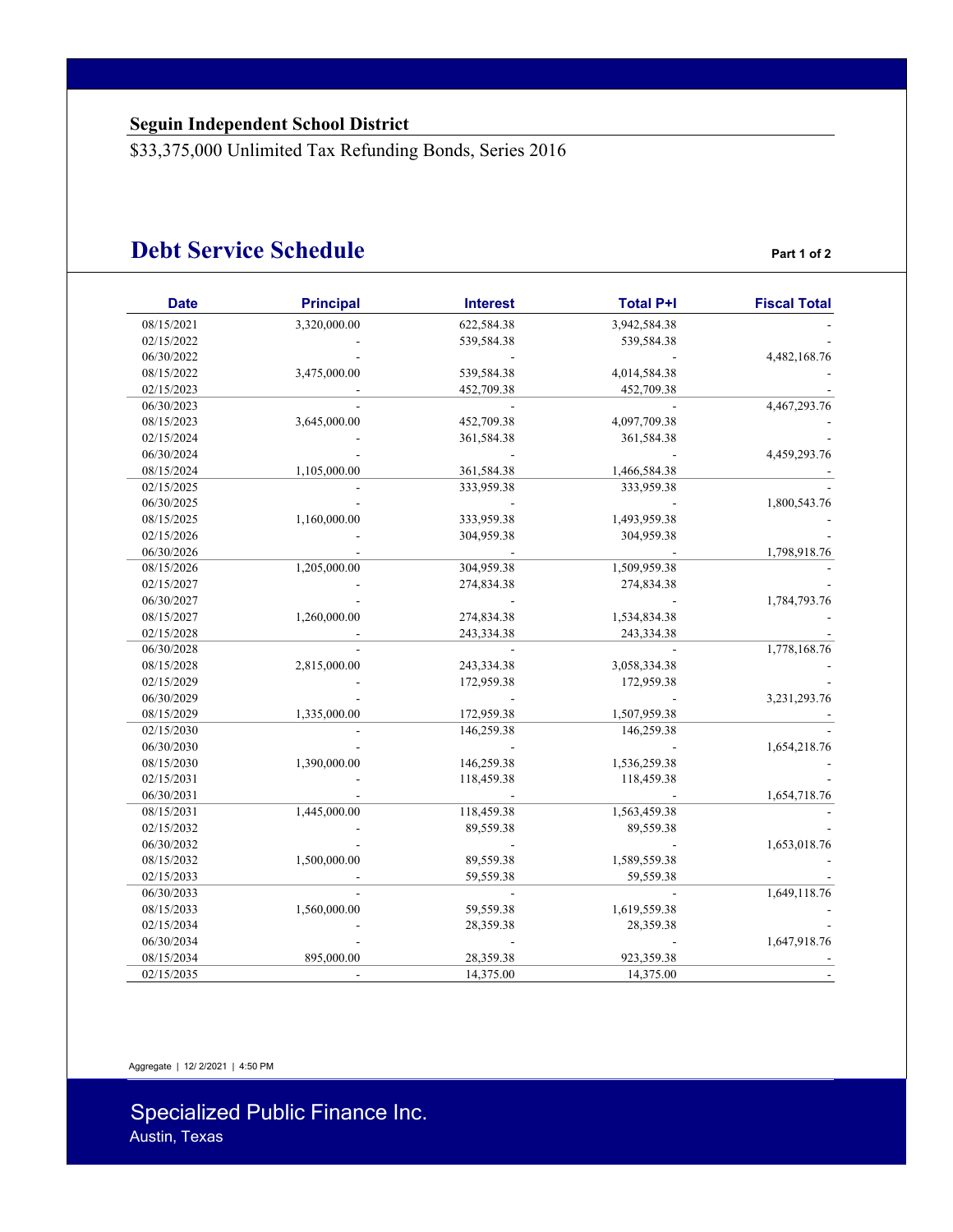\$33,375,000 Unlimited Tax Refunding Bonds, Series 2016

### **Debt Service Schedule Part 2 of 2**

| <b>Date</b>                           | <b>Principal</b>                                   | <b>Interest</b> | <b>Total P+I</b> | <b>Fiscal Total</b> |
|---------------------------------------|----------------------------------------------------|-----------------|------------------|---------------------|
| 06/30/2035                            |                                                    |                 |                  | 937,734.38          |
| 08/15/2035                            | 920,000.00                                         | 14,375.00       | 934,375.00       |                     |
| 06/30/2036                            |                                                    |                 |                  | 934,375.00          |
| Total                                 | \$27,030,000.00                                    | \$6,903,578.26  | \$33,933,578.26  |                     |
| <b>Yield Statistics</b>               |                                                    |                 |                  |                     |
|                                       | Base date for Avg. Life & Avg. Coupon Calculations |                 |                  | 2/15/2022           |
| Average Life                          |                                                    |                 |                  | 5.801 Years         |
| Average Coupon                        |                                                    |                 |                  | 4.1746597%          |
| <b>Par Amounts Of Selected Issues</b> |                                                    |                 |                  |                     |
| 33.375 U/L Tax Ref Bds, Series 2016   |                                                    |                 |                  | 27,030,000.00       |
| <b>TOTAL</b>                          |                                                    |                 |                  | 27,030,000.00       |

Aggregate | 12/ 2/2021 | 4:50 PM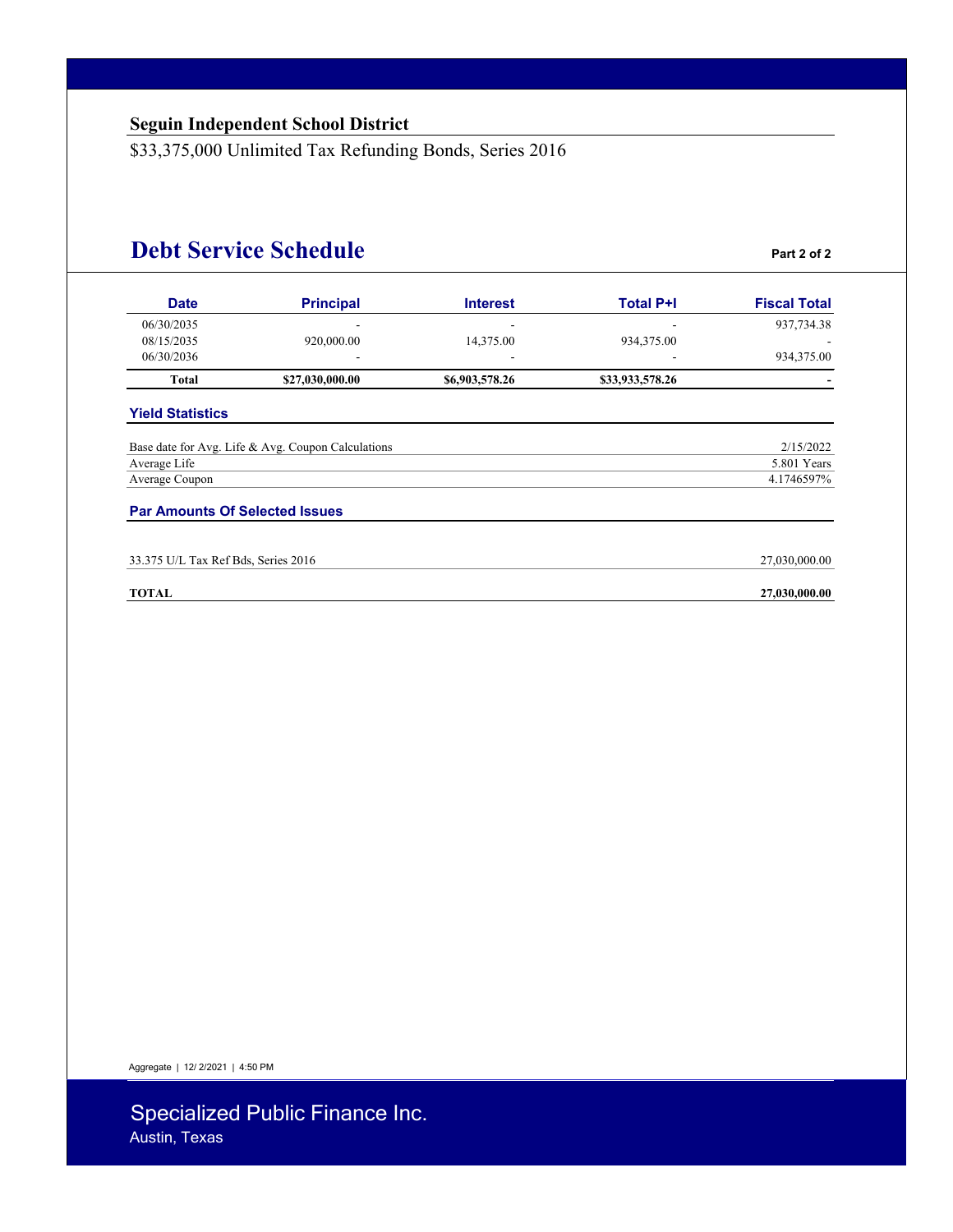\$7,045,000 Unlimited Tax Refunding Bonds, Series 2016A

### **Debt Service Schedule**

| <b>Date</b>  | <b>Principal</b> | <b>Interest</b> | <b>Total P+I</b> | <b>Fiscal Total</b> |
|--------------|------------------|-----------------|------------------|---------------------|
| 08/01/2021   |                  | 148,900.00      | 148,900.00       |                     |
| 02/01/2022   |                  | 148,900.00      | 148,900.00       |                     |
| 06/30/2022   |                  |                 |                  | 297,800.00          |
| 08/01/2022   | 630,000.00       | 148,900.00      | 778,900.00       |                     |
| 02/01/2023   |                  | 133,150.00      | 133,150.00       |                     |
| 06/30/2023   |                  |                 |                  | 912,050.00          |
| 08/01/2023   |                  | 133,150.00      | 133,150.00       |                     |
| 02/01/2024   |                  | 133,150.00      | 133,150.00       |                     |
| 06/30/2024   |                  |                 |                  | 266,300.00          |
| 08/01/2024   | 1,465,000.00     | 133,150.00      | 1,598,150.00     |                     |
| 02/01/2025   |                  | 96,525.00       | 96,525.00        |                     |
| 06/30/2025   |                  |                 |                  | 1,694,675.00        |
| 08/01/2025   | 1,540,000.00     | 96,525.00       | 1,636,525.00     |                     |
| 02/01/2026   |                  | 58,025.00       | 58,025.00        |                     |
| 06/30/2026   |                  |                 |                  | 1,694,550.00        |
| 08/01/2026   | 1,630,000.00     | 58,025.00       | 1,688,025.00     |                     |
| 02/01/2027   |                  | 25,425.00       | 25,425.00        |                     |
| 06/30/2027   |                  |                 |                  | 1,713,450.00        |
| 08/01/2027   | 1,695,000.00     | 25,425.00       | 1,720,425.00     |                     |
| 06/30/2028   |                  |                 |                  | 1,720,425.00        |
| <b>Total</b> | \$6,960,000.00   | \$1,339,250.00  | \$8,299,250.00   |                     |

#### **Yield Statistics**

| Base date for Avg. Life & Avg. Coupon Calculations | 2/15/2022   |
|----------------------------------------------------|-------------|
| Average Life                                       | 3.700 Years |
| Average Coupon                                     | 3.9988179%  |

#### **Par Amounts Of Selected Issues**

| 7.045 U/L Tax Ref Bds, Series 2016A | 6,960,000.00 |
|-------------------------------------|--------------|
| TOTAL                               | 6,960,000.00 |

Aggregate | 12/ 2/2021 | 4:50 PM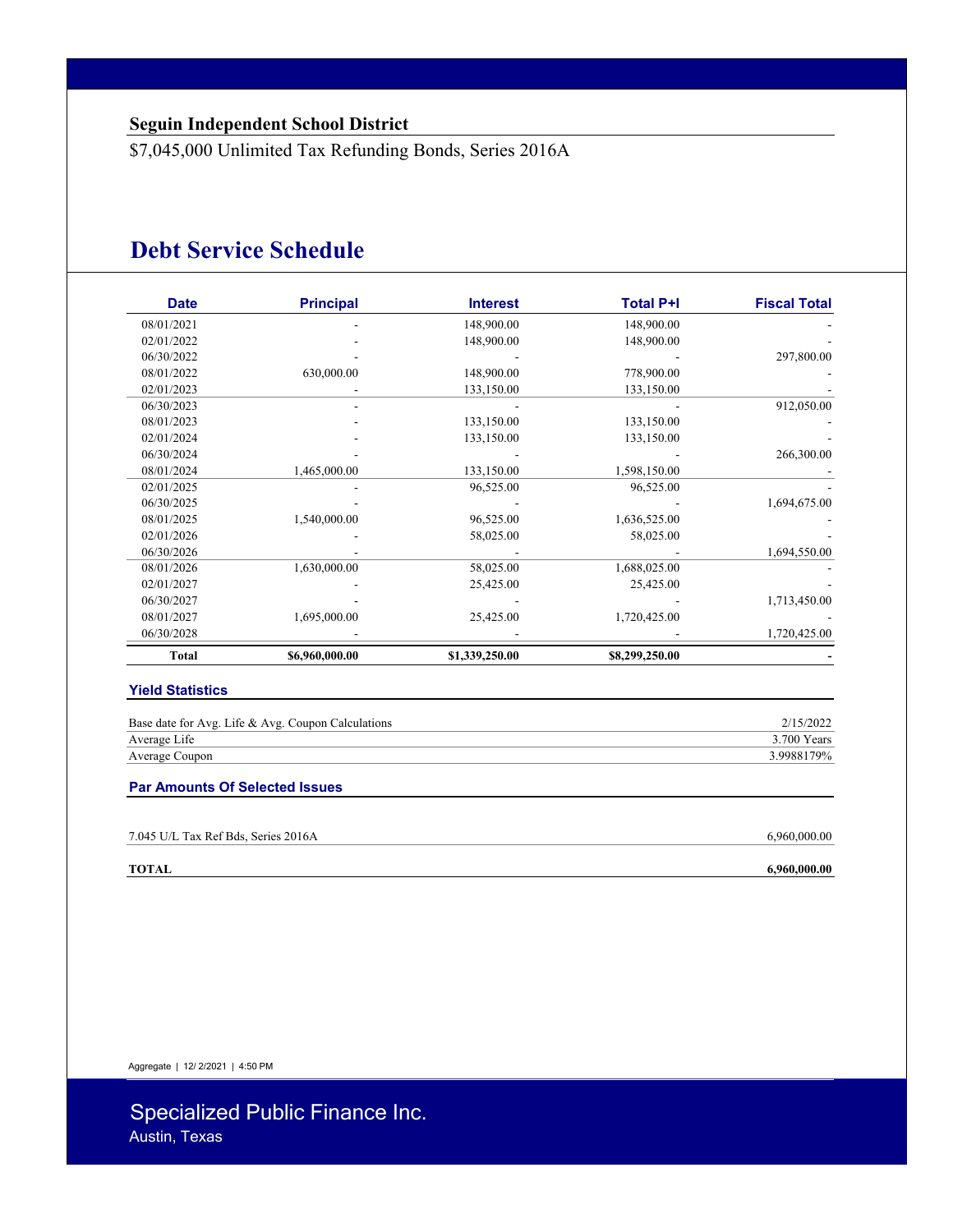\$31,565,000 Unlimited Tax School Building Bonds, Series 2019

### **Debt Service Schedule Part 1 of 3**

| <b>Date</b> | <b>Principal</b> | <b>Interest</b> | <b>Total P+I</b> | <b>Fiscal Total</b> |
|-------------|------------------|-----------------|------------------|---------------------|
| 08/15/2021  |                  | 603,750.00      | 603,750.00       |                     |
| 02/15/2022  | 470,000.00       | 603,750.00      | 1,073,750.00     |                     |
| 06/30/2022  |                  |                 |                  | 1,677,500.00        |
| 08/15/2022  |                  | 592,000.00      | 592,000.00       |                     |
| 02/15/2023  | 540,000.00       | 592,000.00      | 1,132,000.00     |                     |
| 06/30/2023  |                  |                 |                  | 1,724,000.00        |
| 08/15/2023  |                  | 578,500.00      | 578,500.00       |                     |
| 02/15/2024  | 635,000.00       | 578,500.00      | 1,213,500.00     |                     |
| 06/30/2024  |                  |                 |                  | 1,792,000.00        |
| 08/15/2024  |                  | 572,150.00      | 572,150.00       |                     |
| 02/15/2025  | 645,000.00       | 572,150.00      | 1,217,150.00     |                     |
| 06/30/2025  |                  |                 |                  | 1,789,300.00        |
| 08/15/2025  |                  | 556,025.00      | 556,025.00       |                     |
| 02/15/2026  | 680,000.00       | 556,025.00      | 1,236,025.00     |                     |
| 06/30/2026  |                  |                 |                  | 1,792,050.00        |
| 08/15/2026  |                  | 539,025.00      | 539,025.00       |                     |
| 02/15/2027  | 715,000.00       | 539,025.00      | 1,254,025.00     |                     |
| 06/30/2027  |                  |                 |                  | 1,793,050.00        |
| 08/15/2027  |                  | 521,150.00      | 521,150.00       |                     |
| 02/15/2028  | 750,000.00       | 521,150.00      | 1,271,150.00     |                     |
| 06/30/2028  |                  |                 |                  | 1,792,300.00        |
| 08/15/2028  |                  | 502,400.00      | 502,400.00       |                     |
| 02/15/2029  | 785,000.00       | 502,400.00      | 1,287,400.00     |                     |
| 06/30/2029  |                  |                 |                  | 1,789,800.00        |
| 08/15/2029  |                  | 482,775.00      | 482,775.00       |                     |
| 02/15/2030  | 825,000.00       | 482,775.00      | 1,307,775.00     |                     |
| 06/30/2030  |                  |                 |                  | 1,790,550.00        |
| 08/15/2030  |                  | 462,150.00      | 462,150.00       |                     |
| 02/15/2031  | 865,000.00       | 462,150.00      | 1,327,150.00     |                     |
| 06/30/2031  |                  |                 |                  | 1,789,300.00        |
| 08/15/2031  |                  | 440,525.00      | 440,525.00       |                     |
| 02/15/2032  | 910,000.00       | 440,525.00      | 1,350,525.00     |                     |
| 06/30/2032  |                  |                 |                  | 1,791,050.00        |
| 08/15/2032  |                  | 417,775.00      | 417,775.00       |                     |
| 02/15/2033  | 955,000.00       | 417,775.00      | 1,372,775.00     |                     |
| 06/30/2033  |                  |                 |                  | 1,790,550.00        |
| 08/15/2033  |                  | 398,675.00      | 398,675.00       |                     |
| 02/15/2034  | 995,000.00       | 398,675.00      | 1,393,675.00     |                     |
| 06/30/2034  |                  |                 |                  | 1,792,350.00        |
| 08/15/2034  |                  | 378,775.00      | 378,775.00       |                     |
| 02/15/2035  | 1,035,000.00     | 378,775.00      | 1,413,775.00     |                     |

Aggregate | 12/ 2/2021 | 4:50 PM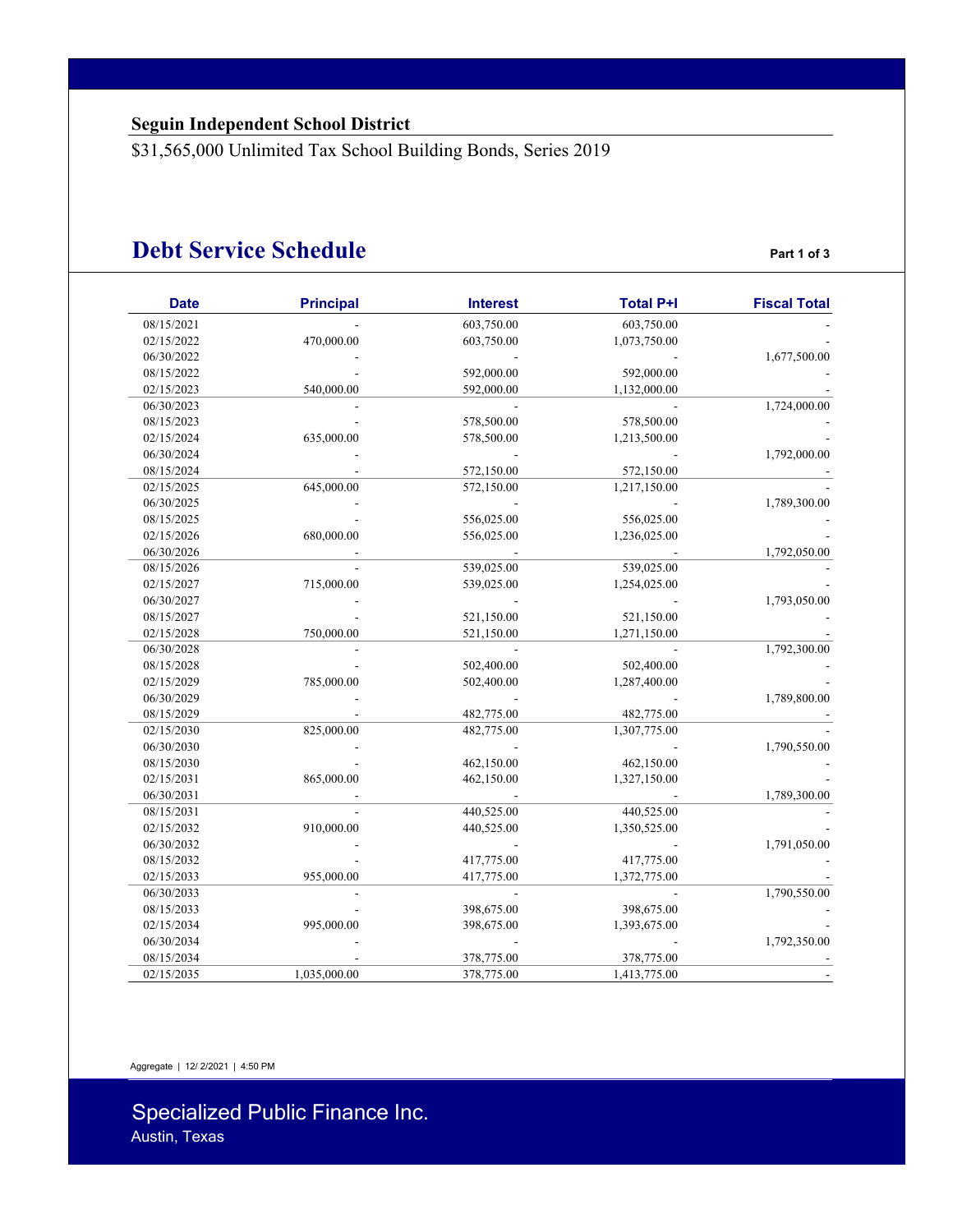\$31,565,000 Unlimited Tax School Building Bonds, Series 2019

### **Debt Service Schedule Part 2 of 3**

| <b>Date</b>  | <b>Principal</b> | <b>Interest</b> | <b>Total P+I</b> | <b>Fiscal Total</b> |
|--------------|------------------|-----------------|------------------|---------------------|
| 06/30/2035   |                  |                 |                  | 1,792,550.00        |
| 08/15/2035   |                  | 363,250.00      | 363,250.00       |                     |
| 02/15/2036   | 1,065,000.00     | 363,250.00      | 1,428,250.00     |                     |
| 06/30/2036   |                  |                 |                  | 1,791,500.00        |
| 08/15/2036   |                  | 347,275.00      | 347,275.00       |                     |
| 02/15/2037   | 1,095,000.00     | 347,275.00      | 1,442,275.00     |                     |
| 06/30/2037   |                  |                 |                  | 1,789,550.00        |
| 08/15/2037   |                  | 330,850.00      | 330,850.00       |                     |
| 02/15/2038   | 1,130,000.00     | 330,850.00      | 1,460,850.00     |                     |
| 06/30/2038   |                  |                 |                  | 1,791,700.00        |
| 08/15/2038   |                  | 313,900.00      | 313,900.00       |                     |
| 02/15/2039   | 1,165,000.00     | 313,900.00      | 1,478,900.00     |                     |
| 06/30/2039   |                  |                 |                  | 1,792,800.00        |
| 08/15/2039   |                  | 290,600.00      | 290,600.00       |                     |
| 02/15/2040   | 1,210,000.00     | 290,600.00      | 1,500,600.00     |                     |
| 06/30/2040   |                  |                 |                  | 1,791,200.00        |
| 08/15/2040   |                  | 266,400.00      | 266,400.00       |                     |
| 02/15/2041   | 1,260,000.00     | 266,400.00      | 1,526,400.00     |                     |
| 06/30/2041   |                  |                 |                  | 1,792,800.00        |
| 08/15/2041   |                  | 241,200.00      | 241,200.00       |                     |
| 02/15/2042   | 1,310,000.00     | 241,200.00      | 1,551,200.00     |                     |
| 06/30/2042   |                  |                 |                  | 1,792,400.00        |
| 08/15/2042   |                  | 215,000.00      | 215,000.00       |                     |
| 02/15/2043   | 1,360,000.00     | 215,000.00      | 1,575,000.00     |                     |
| 06/30/2043   |                  |                 |                  | 1,790,000.00        |
| 08/15/2043   |                  | 187,800.00      | 187,800.00       |                     |
| 02/15/2044   | 1,415,000.00     | 187,800.00      | 1,602,800.00     |                     |
| 06/30/2044   |                  |                 |                  | 1,790,600.00        |
| 08/15/2044   |                  | 159,500.00      | 159,500.00       |                     |
| 02/15/2045   | 1,470,000.00     | 159,500.00      | 1,629,500.00     |                     |
| 06/30/2045   |                  |                 |                  | 1,789,000.00        |
| 08/15/2045   |                  | 130,100.00      | 130,100.00       |                     |
| 02/15/2046   | 1,530,000.00     | 130,100.00      | 1,660,100.00     |                     |
| 06/30/2046   |                  |                 |                  | 1,790,200.00        |
| 08/15/2046   |                  | 99,500.00       | 99,500.00        |                     |
| 02/15/2047   | 1,595,000.00     | 99,500.00       | 1,694,500.00     |                     |
| 06/30/2047   |                  |                 |                  | 1,794,000.00        |
| 08/15/2047   |                  | 67,600.00       | 67,600.00        |                     |
| 02/15/2048   | 1,655,000.00     | 67,600.00       | 1,722,600.00     |                     |
| 06/30/2048   |                  |                 |                  | 1,790,200.00        |
| 08/15/2048   |                  | 34,500.00       | 34,500.00        |                     |
| 02/15/2049   | 1,725,000.00     | 34,500.00       | 1,759,500.00     |                     |
| 06/30/2049   |                  |                 |                  | 1,794,000.00        |
|              |                  |                 |                  |                     |
| <b>Total</b> | \$29,790,000.00  | \$20,186,300.00 | \$49,976,300.00  |                     |

Aggregate | 12/ 2/2021 | 4:50 PM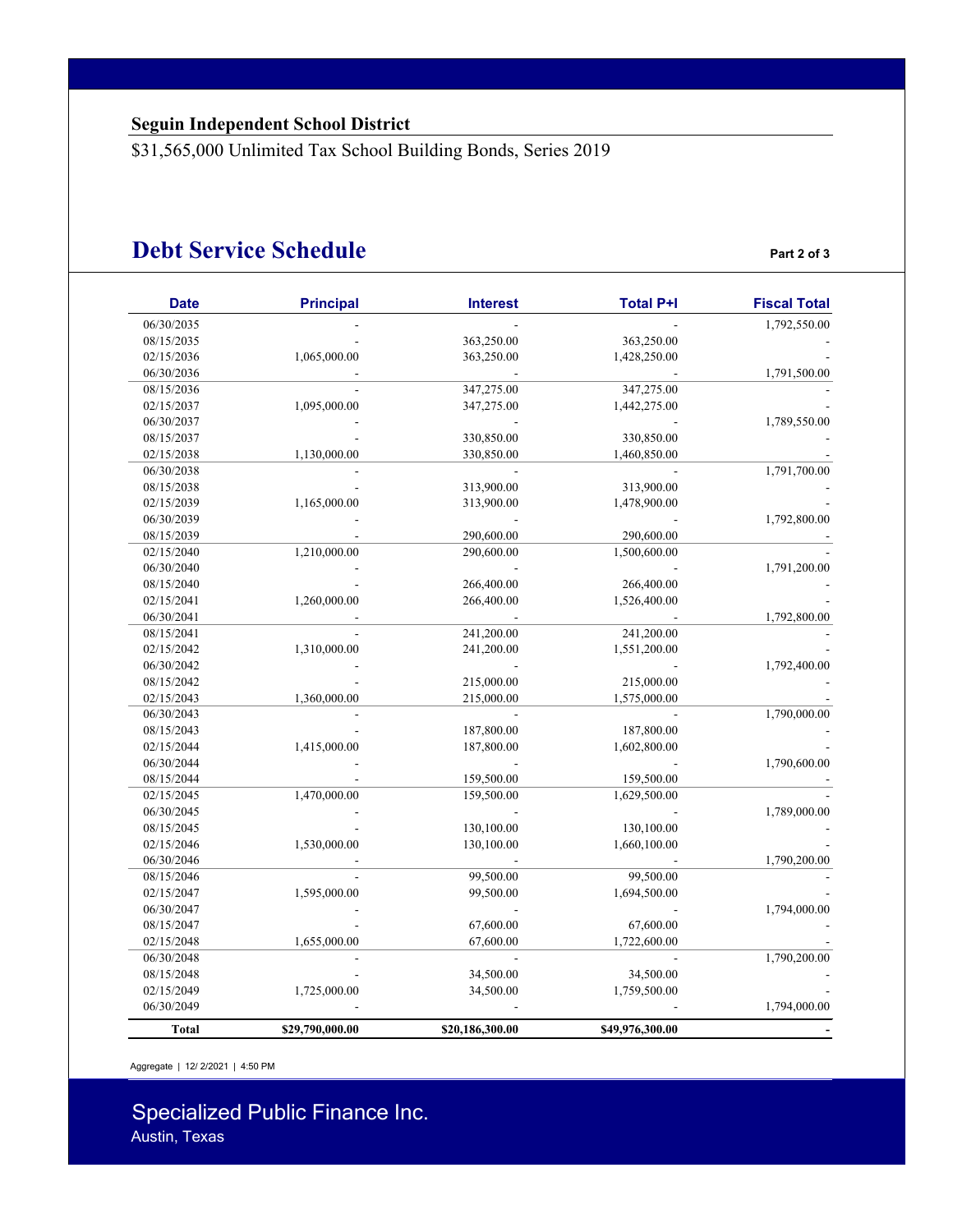| <b>Seguin Independent School District</b><br>\$31,565,000 Unlimited Tax School Building Bonds, Series 2019 |               |
|------------------------------------------------------------------------------------------------------------|---------------|
|                                                                                                            |               |
|                                                                                                            |               |
|                                                                                                            |               |
| <b>Debt Service Schedule</b>                                                                               | Part 3 of 3   |
| <b>Yield Statistics</b>                                                                                    |               |
| Base date for Avg. Life & Avg. Coupon Calculations                                                         | 2/15/2022     |
| Average Life                                                                                               | 16.380 Years  |
| Average Coupon                                                                                             | 3.9517761%    |
| <b>Par Amounts Of Selected Issues</b>                                                                      |               |
| 2019 \$34.7mm u/t (7/17) FINAL                                                                             | 29,790,000.00 |
| <b>TOTAL</b>                                                                                               | 29,790,000.00 |

Aggregate | 12/ 2/2021 | 4:50 PM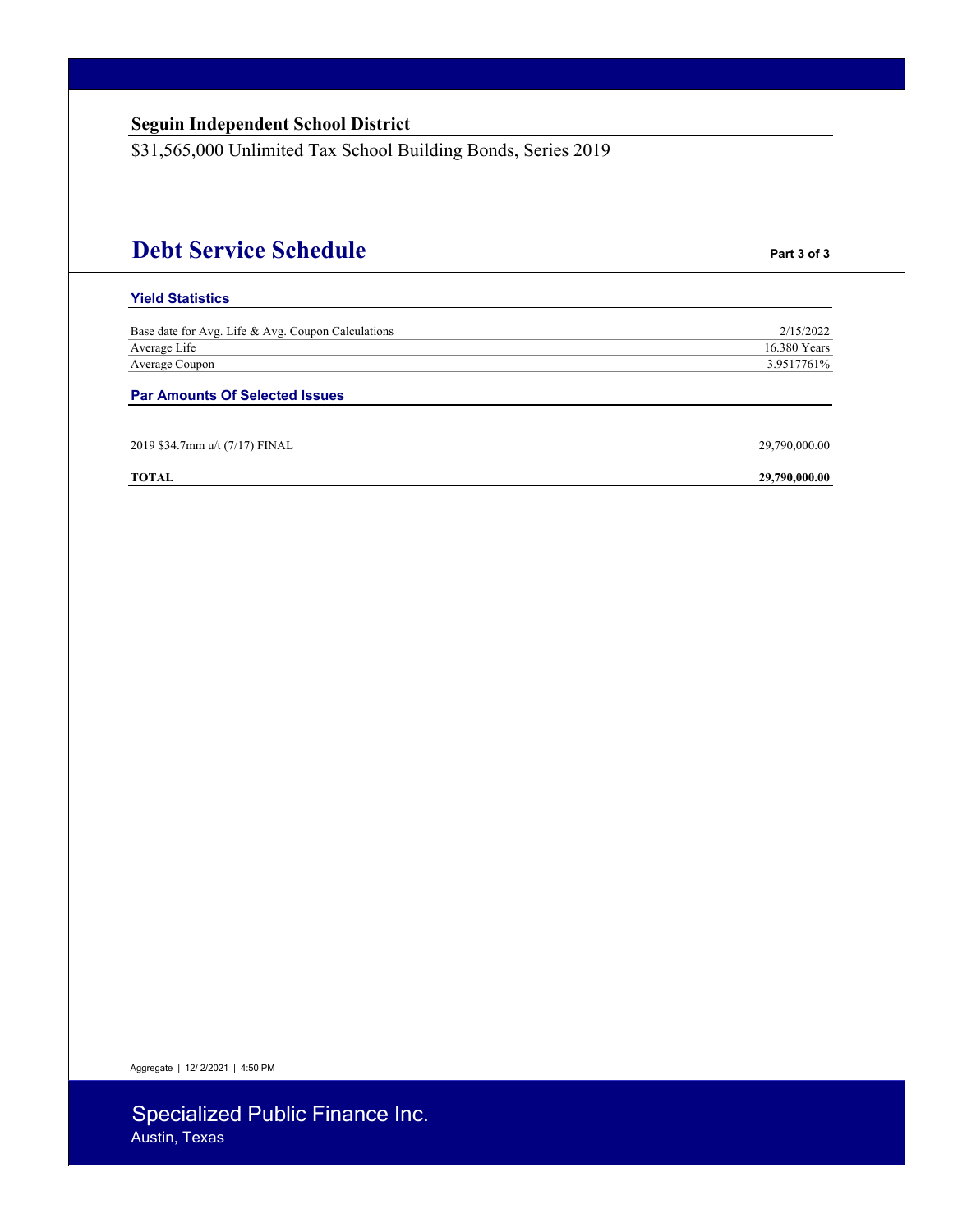\$44,769,950.90 Unlimited Tax Refunding Bonds, Taxable Series 2020

### **Debt Service Schedule Part 1 of 3**

| <b>Fiscal Total</b> | <b>Total P+I</b> | <b>Interest</b> | <b>Principal</b> | <b>Date</b> |
|---------------------|------------------|-----------------|------------------|-------------|
|                     | 1,120,822.05     | 480,822.05      | 640,000.00       | 08/15/2021  |
|                     | 468,022.05       | 468,022.05      |                  | 02/15/2022  |
| 1,588,844.10        |                  |                 |                  | 06/30/2022  |
|                     | 1,138,022.05     | 468,022.05      | 670,000.00       | 08/15/2022  |
|                     | 454,622.05       | 454,622.05      |                  | 02/15/2023  |
| 1,592,644.10        |                  |                 |                  | 06/30/2023  |
|                     | 1,149,622.05     | 454,622.05      | 695,000.00       | 08/15/2023  |
|                     | 440,722.05       | 440,722.05      |                  | 02/15/2024  |
| 1,590,344.10        |                  |                 |                  | 06/30/2024  |
|                     | 2,430,722.05     | 440,722.05      | 1,990,000.00     | 08/15/2024  |
|                     | 400,922.05       | 400,922.05      |                  | 02/15/2025  |
| 2,831,644.10        |                  |                 |                  | 06/30/2025  |
|                     | 2,470,922.05     | 400,922.05      | 2,070,000.00     | 08/15/2025  |
|                     | 359,522.05       | 359,522.05      |                  | 02/15/2026  |
| 2,830,444.10        |                  |                 |                  | 06/30/2026  |
|                     | 2,474,522.05     | 1,831,096.75    | 643,425.30       | 08/15/2026  |
|                     | 359,522.05       | 359,522.05      |                  | 02/15/2027  |
| 2,834,044.10        |                  |                 |                  | 06/30/2027  |
|                     | 2,474,522.05     | 1,950,509.65    | 524,012.40       | 08/15/2027  |
|                     | 359,522.05       | 359,522.05      |                  | 02/15/2028  |
| 2,834,044.10        |                  |                 |                  | 06/30/2028  |
|                     | 2,469,522.05     | 2,043,766.25    | 425,755.80       | 08/15/2028  |
|                     | 359,522.05       | 359,522.05      |                  | 02/15/2029  |
| 2,829,044.10        |                  |                 |                  | 06/30/2029  |
|                     | 2,469,522.05     | 2,122,764.65    | 346,757.40       | 08/15/2029  |
|                     | 359,522.05       | 359,522.05      |                  | 02/15/2030  |
| 2,829,044.10        |                  |                 |                  | 06/30/2030  |
|                     | 2,479,522.05     | 359,522.05      | 2,120,000.00     | 08/15/2030  |
|                     | 344,735.05       | 344,735.05      |                  | 02/15/2031  |
| 2,824,257.10        |                  |                 |                  | 06/30/2031  |
|                     | 2,494,735.05     | 344,735.05      | 2,150,000.00     | 08/15/2031  |
|                     | 328,663.80       | 328,663.80      |                  | 02/15/2032  |
| 2,823,398.85        |                  |                 |                  | 06/30/2032  |
|                     | 2,508,663.80     | 328,663.80      | 2,180,000.00     | 08/15/2032  |
|                     | 311,278.30       | 311,278.30      |                  | 02/15/2033  |
| 2,819,942.10        |                  |                 |                  | 06/30/2033  |
|                     | 2,521,278.30     | 311,278.30      | 2,210,000.00     | 08/15/2033  |
|                     | 293,101.05       | 293,101.05      |                  | 02/15/2034  |
| 2,814,379.35        |                  |                 |                  | 06/30/2034  |
|                     | 2,543,101.05     | 293,101.05      | 2,250,000.00     | 08/15/2034  |
|                     | 273,694.80       | 273,694.80      |                  | 02/15/2035  |

Aggregate | 12/ 2/2021 | 4:50 PM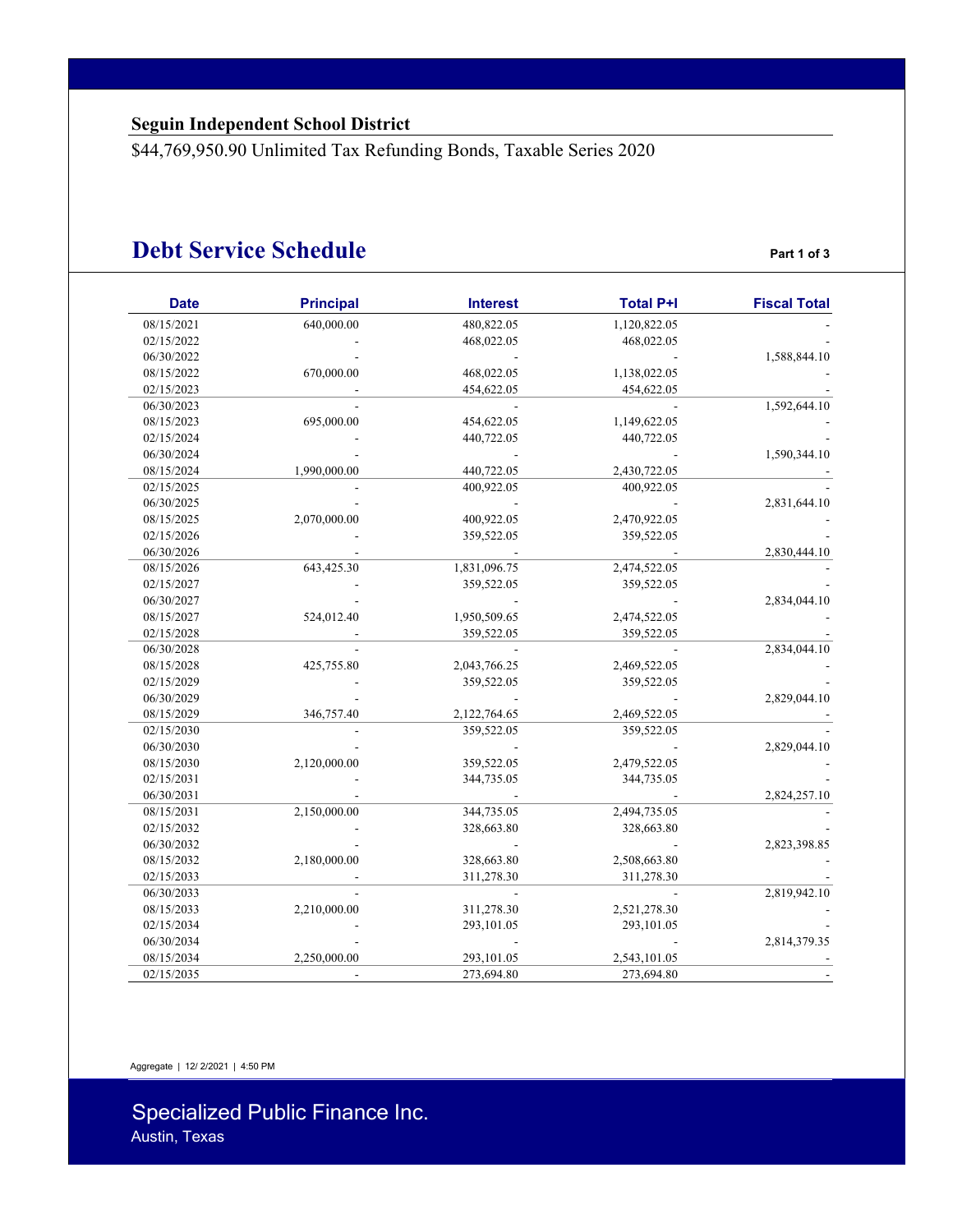\$44,769,950.90 Unlimited Tax Refunding Bonds, Taxable Series 2020

### **Debt Service Schedule Part 2 of 3**

| <b>Date</b> | <b>Principal</b> | <b>Interest</b> | <b>Total P+I</b> | <b>Fiscal Total</b> |
|-------------|------------------|-----------------|------------------|---------------------|
| 06/30/2035  |                  |                 |                  | 2,816,795.85        |
| 08/15/2035  | 2,285,000.00     | 273,694.80      | 2,558,694.80     |                     |
| 02/15/2036  |                  | 252,844.18      | 252,844.18       |                     |
| 06/30/2036  |                  |                 |                  | 2,811,538.98        |
| 08/15/2036  | 2,325,000.00     | 252,844.18      | 2,577,844.18     |                     |
| 02/15/2037  |                  | 230,466.05      | 230,466.05       |                     |
| 06/30/2037  |                  |                 |                  | 2,808,310.23        |
| 08/15/2037  | 2,370,000.00     | 230,466.05      | 2,600,466.05     |                     |
| 02/15/2038  |                  | 206,031.35      | 206,031.35       |                     |
| 06/30/2038  |                  |                 |                  | 2,806,497.40        |
| 08/15/2038  | 2,415,000.00     | 206,031.35      | 2,621,031.35     |                     |
| 02/15/2039  |                  | 180,770.45      | 180,770.45       |                     |
| 06/30/2039  |                  |                 |                  | 2,801,801.80        |
| 08/15/2039  | 2,480,000.00     | 180,770.45      | 2,660,770.45     |                     |
| 02/15/2040  |                  | 154,209.65      | 154,209.65       |                     |
| 06/30/2040  |                  |                 |                  | 2,814,980.10        |
| 08/15/2040  | 2,535,000.00     | 154,209.65      | 2,689,209.65     |                     |
| 02/15/2041  |                  | 126,426.05      | 126,426.05       |                     |
| 06/30/2041  |                  |                 |                  | 2,815,635.70        |
| 08/15/2041  | 2,585,000.00     | 126,426.05      | 2,711,426.05     |                     |
| 02/15/2042  |                  | 95,897.20       | 95,897.20        |                     |
| 06/30/2042  |                  |                 |                  | 2,807,323.25        |
| 08/15/2042  | 2,645,000.00     | 95,897.20       | 2,740,897.20     |                     |
| 02/15/2043  |                  | 64,659.75       | 64,659.75        |                     |
| 06/30/2043  |                  |                 |                  | 2,805,556.95        |
| 08/15/2043  | 2,705,000.00     | 64,659.75       | 2,769,659.75     |                     |
| 02/15/2044  |                  | 32,713.70       | 32,713.70        |                     |
| 06/30/2044  |                  |                 |                  | 2,802,373.45        |
| 08/15/2044  | 2,770,000.00     | 32,713.70       | 2,802,713.70     |                     |
| 06/30/2045  |                  |                 |                  | 2,802,713.70        |
| Total       | \$44,029,950.90  | \$19,905,650.81 | \$63,935,601.71  |                     |

Aggregate | 12/ 2/2021 | 4:50 PM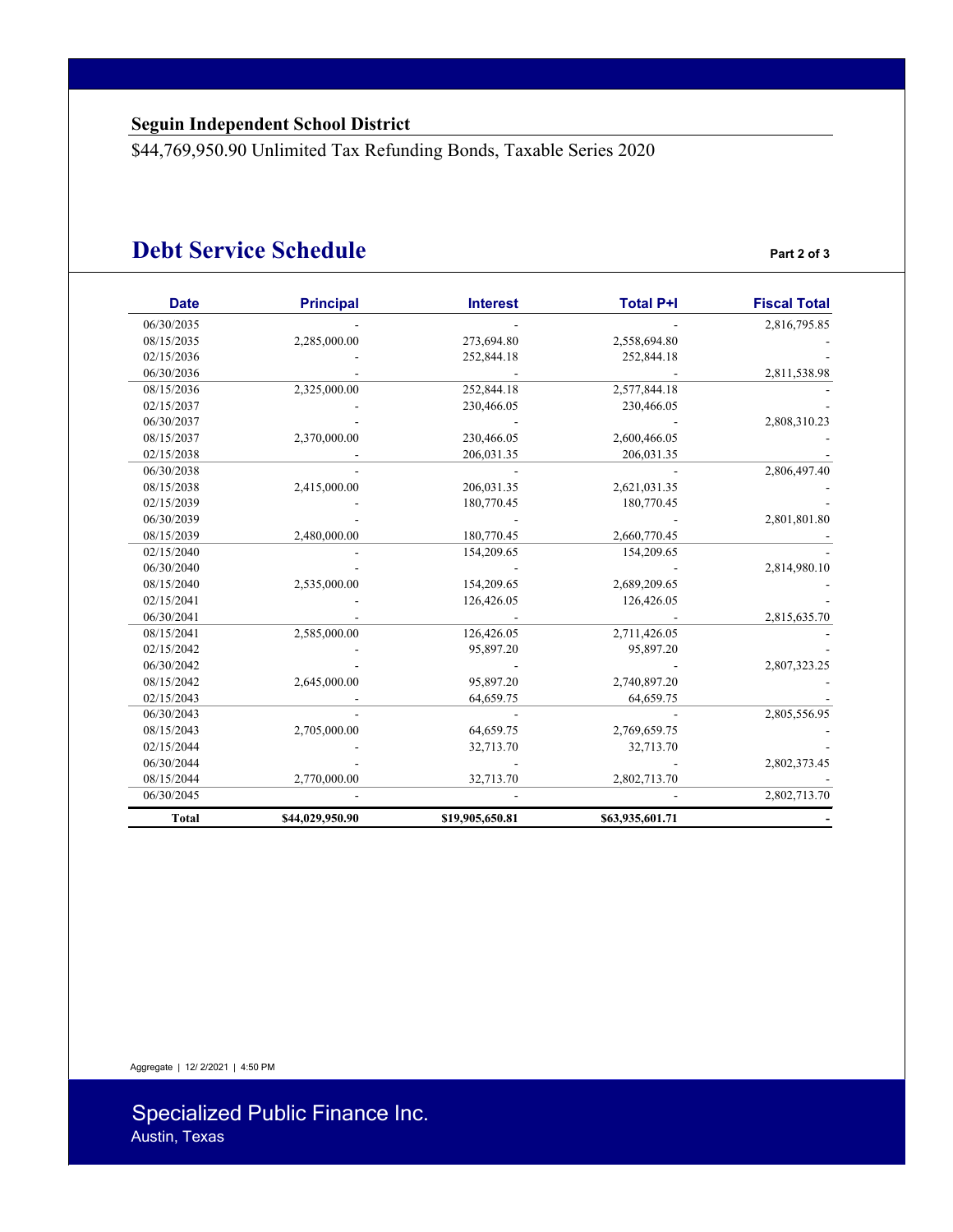\$44,769,950.90 Unlimited Tax Refunding Bonds, Taxable Series 2020

# **Debt Service Schedule Part 3 of 3**

#### **Yield Statistics**

| Base date for Avg. Life & Avg. Coupon Calculations | 2/15/2022    |
|----------------------------------------------------|--------------|
| Average Life                                       | 13.740 Years |
| Average Coupon                                     | 2.0786602%   |
|                                                    |              |

**Par Amounts Of Selected Issues** 

2020 U/L Tax Ref Txbl (9-29-20) FINAL 44,029,950.90

#### **TOTAL 44,029,950.90**

Aggregate | 12/ 2/2021 | 4:50 PM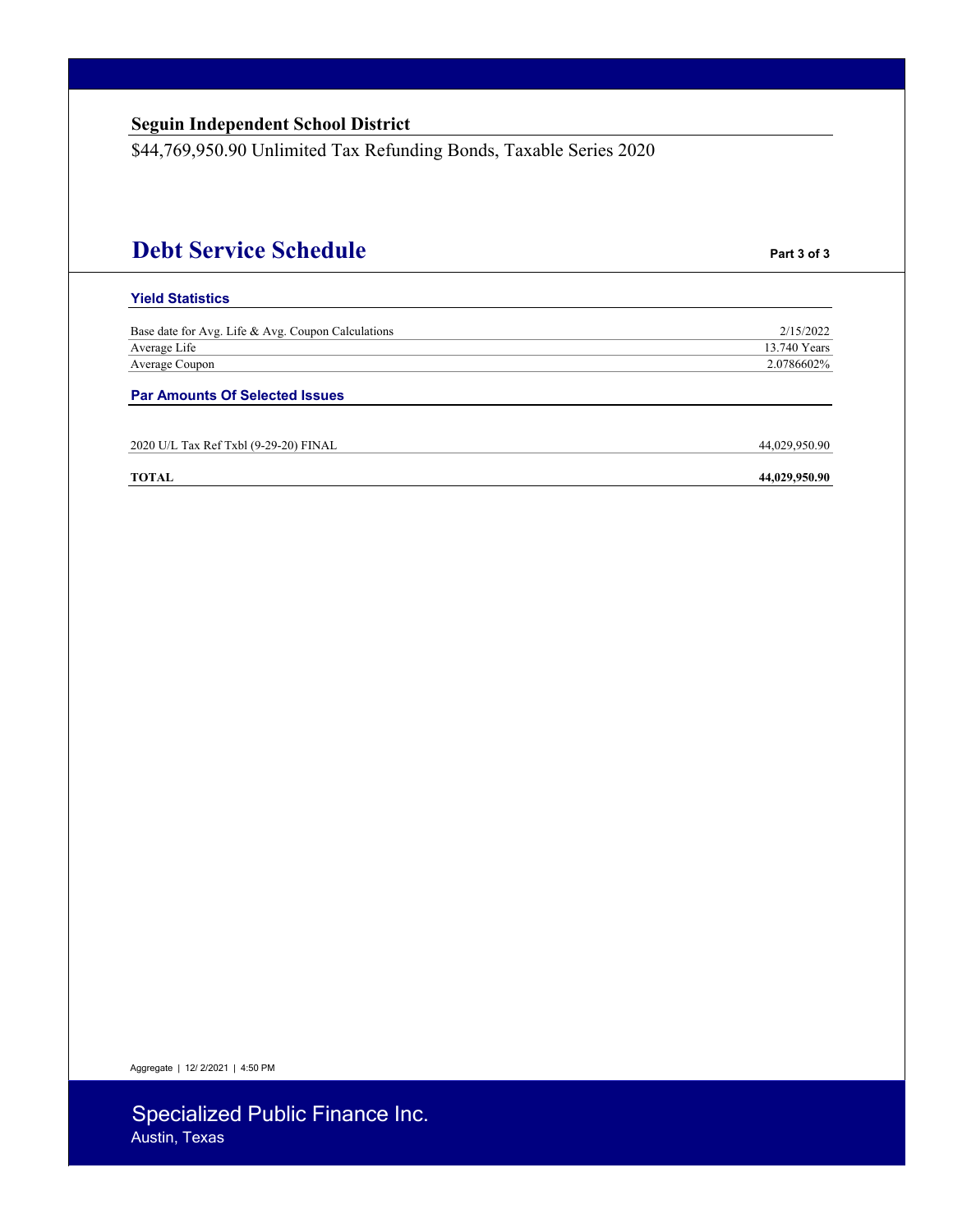\$27,665,000 Unlimited Tax School Building Bonds, Series 2021

### **Debt Service Schedule Part 1 of 3**

| <b>Date</b> | <b>Principal</b> | <b>Interest</b> | <b>Total P+I</b> | <b>Fiscal Total</b> |
|-------------|------------------|-----------------|------------------|---------------------|
| 08/15/2021  |                  |                 |                  |                     |
| 02/15/2022  |                  | 826,504.58      | 826,504.58       |                     |
| 06/30/2022  |                  |                 |                  | 826,504.58          |
| 08/15/2022  |                  | 416,725.00      | 416,725.00       |                     |
| 02/15/2023  | 530,000.00       | 416,725.00      | 946,725.00       |                     |
| 06/30/2023  |                  |                 |                  | 1,363,450.00        |
| 08/15/2023  |                  | 403,475.00      | 403,475.00       |                     |
| 02/15/2024  | 560,000.00       | 403,475.00      | 963,475.00       |                     |
| 06/30/2024  |                  |                 |                  | 1,366,950.00        |
| 08/15/2024  |                  | 389,475.00      | 389,475.00       |                     |
| 02/15/2025  | 585,000.00       | 389,475.00      | 974,475.00       |                     |
| 06/30/2025  |                  |                 |                  | 1,363,950.00        |
| 08/15/2025  |                  | 374,850.00      | 374,850.00       |                     |
| 02/15/2026  | 615,000.00       | 374,850.00      | 989,850.00       |                     |
| 06/30/2026  |                  |                 |                  | 1,364,700.00        |
| 08/15/2026  |                  | 359,475.00      | 359,475.00       |                     |
| 02/15/2027  | 645,000.00       | 359,475.00      | 1,004,475.00     |                     |
| 06/30/2027  |                  |                 |                  | 1,363,950.00        |
| 08/15/2027  |                  | 343,350.00      | 343,350.00       |                     |
| 02/15/2028  | 680,000.00       | 343,350.00      | 1,023,350.00     |                     |
| 06/30/2028  |                  |                 |                  | 1,366,700.00        |
| 08/15/2028  |                  | 326,350.00      | 326,350.00       |                     |
| 02/15/2029  | 715,000.00       | 326,350.00      | 1,041,350.00     |                     |
| 06/30/2029  |                  |                 |                  | 1,367,700.00        |
| 08/15/2029  |                  | 308,475.00      | 308,475.00       |                     |
| 02/15/2030  | 750,000.00       | 308,475.00      | 1,058,475.00     |                     |
| 06/30/2030  |                  |                 |                  | 1,366,950.00        |
| 08/15/2030  |                  | 289,725.00      | 289,725.00       |                     |
| 02/15/2031  | 785,000.00       | 289,725.00      | 1,074,725.00     |                     |
| 06/30/2031  |                  |                 |                  | 1,364,450.00        |
| 08/15/2031  |                  | 274,025.00      | 274,025.00       |                     |
| 02/15/2032  | 820,000.00       | 274,025.00      | 1,094,025.00     |                     |
| 06/30/2032  |                  |                 |                  | 1,368,050.00        |
| 08/15/2032  |                  | 257,625.00      | 257,625.00       |                     |
| 02/15/2033  | 850,000.00       | 257,625.00      | 1,107,625.00     |                     |
| 06/30/2033  |                  |                 |                  |                     |
| 08/15/2033  |                  | 240,625.00      | 240,625.00       | 1,365,250.00        |
| 02/15/2034  |                  |                 |                  |                     |
|             | 885,000.00       | 240,625.00      | 1,125,625.00     |                     |
| 06/30/2034  |                  |                 |                  | 1,366,250.00        |
| 08/15/2034  |                  | 227,350.00      | 227,350.00       |                     |
| 02/15/2035  | 910,000.00       | 227,350.00      | 1,137,350.00     |                     |

Aggregate | 12/ 2/2021 | 4:50 PM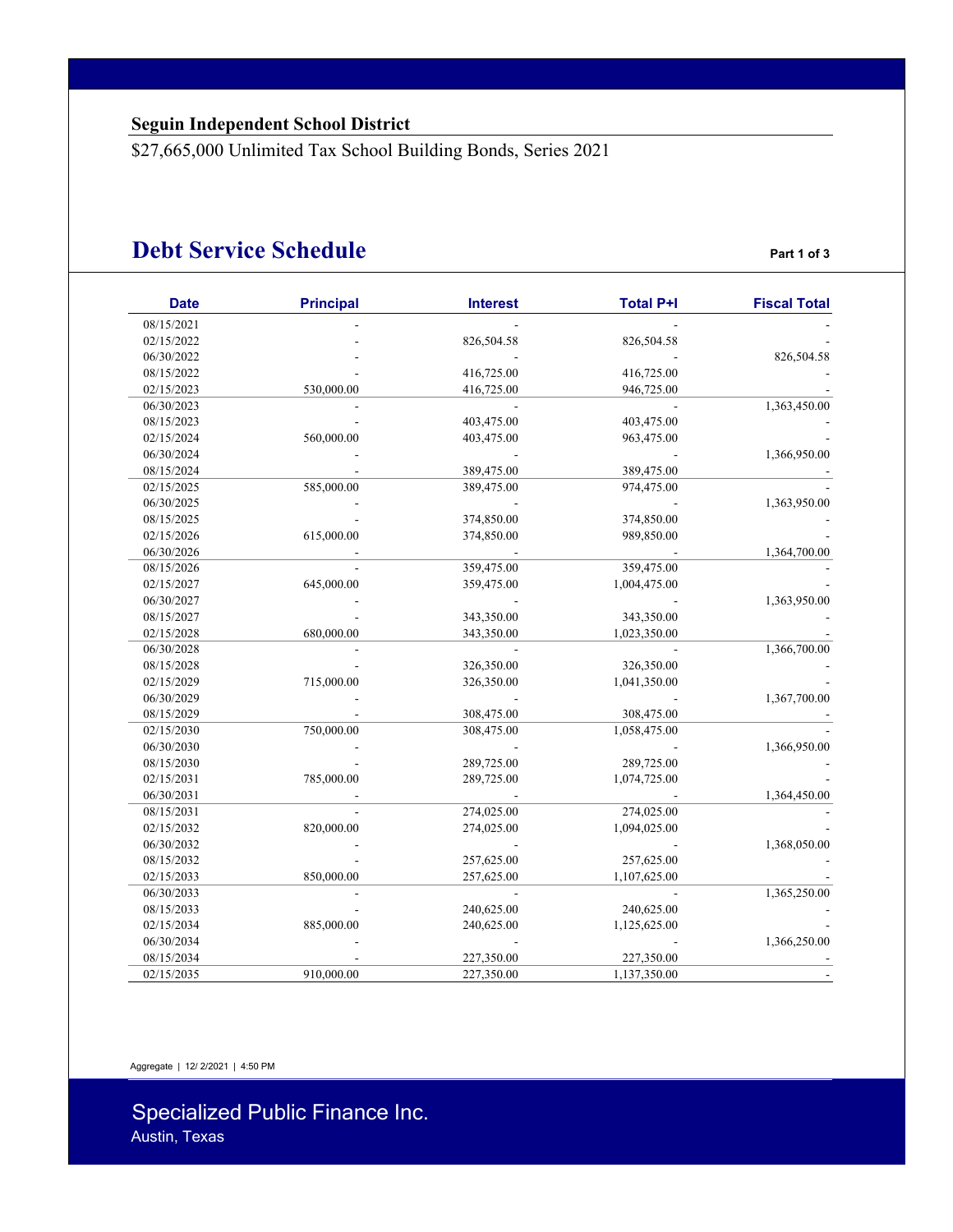\$27,665,000 Unlimited Tax School Building Bonds, Series 2021

### **Debt Service Schedule Part 2 of 3**

| <b>Date</b> | <b>Principal</b> | <b>Interest</b> | <b>Total P+I</b> | <b>Fiscal Total</b> |
|-------------|------------------|-----------------|------------------|---------------------|
| 06/30/2035  |                  |                 |                  | 1,364,700.00        |
| 08/15/2035  |                  | 213,700.00      | 213,700.00       |                     |
| 02/15/2036  | 940,000.00       | 213,700.00      | 1,153,700.00     |                     |
| 06/30/2036  |                  |                 |                  | 1,367,400.00        |
| 08/15/2036  |                  | 199,600.00      | 199,600.00       |                     |
| 02/15/2037  | 965,000.00       | 199,600.00      | 1,164,600.00     |                     |
| 06/30/2037  |                  |                 |                  | 1,364,200.00        |
| 08/15/2037  |                  | 185,125.00      | 185,125.00       |                     |
| 02/15/2038  | 995,000.00       | 185,125.00      | 1,180,125.00     |                     |
| 06/30/2038  |                  |                 |                  | 1,365,250.00        |
| 08/15/2038  |                  | 170,200.00      | 170,200.00       |                     |
| 02/15/2039  | 1,025,000.00     | 170,200.00      | 1,195,200.00     |                     |
| 06/30/2039  |                  |                 |                  | 1,365,400.00        |
| 08/15/2039  |                  | 154,825.00      | 154,825.00       |                     |
| 02/15/2040  | 1,055,000.00     | 154,825.00      | 1,209,825.00     |                     |
| 06/30/2040  |                  |                 |                  | 1,364,650.00        |
| 08/15/2040  |                  | 139,000.00      | 139,000.00       |                     |
| 02/15/2041  | 1,090,000.00     | 139,000.00      | 1,229,000.00     |                     |
| 06/30/2041  |                  |                 |                  | 1,368,000.00        |
| 08/15/2041  |                  | 122,650.00      | 122,650.00       |                     |
| 02/15/2042  | 1,120,000.00     | 122,650.00      | 1,242,650.00     |                     |
| 06/30/2042  |                  |                 |                  | 1,365,300.00        |
| 08/15/2042  |                  | 111,450.00      | 111,450.00       |                     |
| 02/15/2043  | 1,145,000.00     | 111,450.00      | 1,256,450.00     |                     |
| 06/30/2043  |                  |                 |                  | 1,367,900.00        |
| 08/15/2043  |                  | 100,000.00      | 100,000.00       |                     |
| 02/15/2044  | 1,165,000.00     | 100,000.00      | 1,265,000.00     |                     |
| 06/30/2044  |                  |                 |                  | 1,365,000.00        |
| 08/15/2044  |                  | 88,350.00       | 88,350.00        |                     |
| 02/15/2045  | 1,190,000.00     | 88,350.00       | 1,278,350.00     |                     |
| 06/30/2045  |                  |                 |                  | 1,366,700.00        |
| 08/15/2045  |                  | 76,450.00       | 76,450.00        |                     |
| 02/15/2046  | 1,215,000.00     | 76,450.00       | 1,291,450.00     |                     |
| 06/30/2046  |                  |                 |                  | 1,367,900.00        |
| 08/15/2046  |                  | 64,300.00       | 64,300.00        |                     |
| 02/15/2047  | 1,235,000.00     | 64,300.00       | 1,299,300.00     |                     |
| 06/30/2047  |                  |                 |                  | 1,363,600.00        |
| 08/15/2047  |                  | 51,950.00       | 51,950.00        |                     |
| 02/15/2048  | 1,260,000.00     | 51,950.00       | 1,311,950.00     |                     |
| 06/30/2048  |                  |                 |                  | 1,363,900.00        |
| 08/15/2048  |                  | 39,350.00       | 39,350.00        |                     |

Aggregate | 12/ 2/2021 | 4:50 PM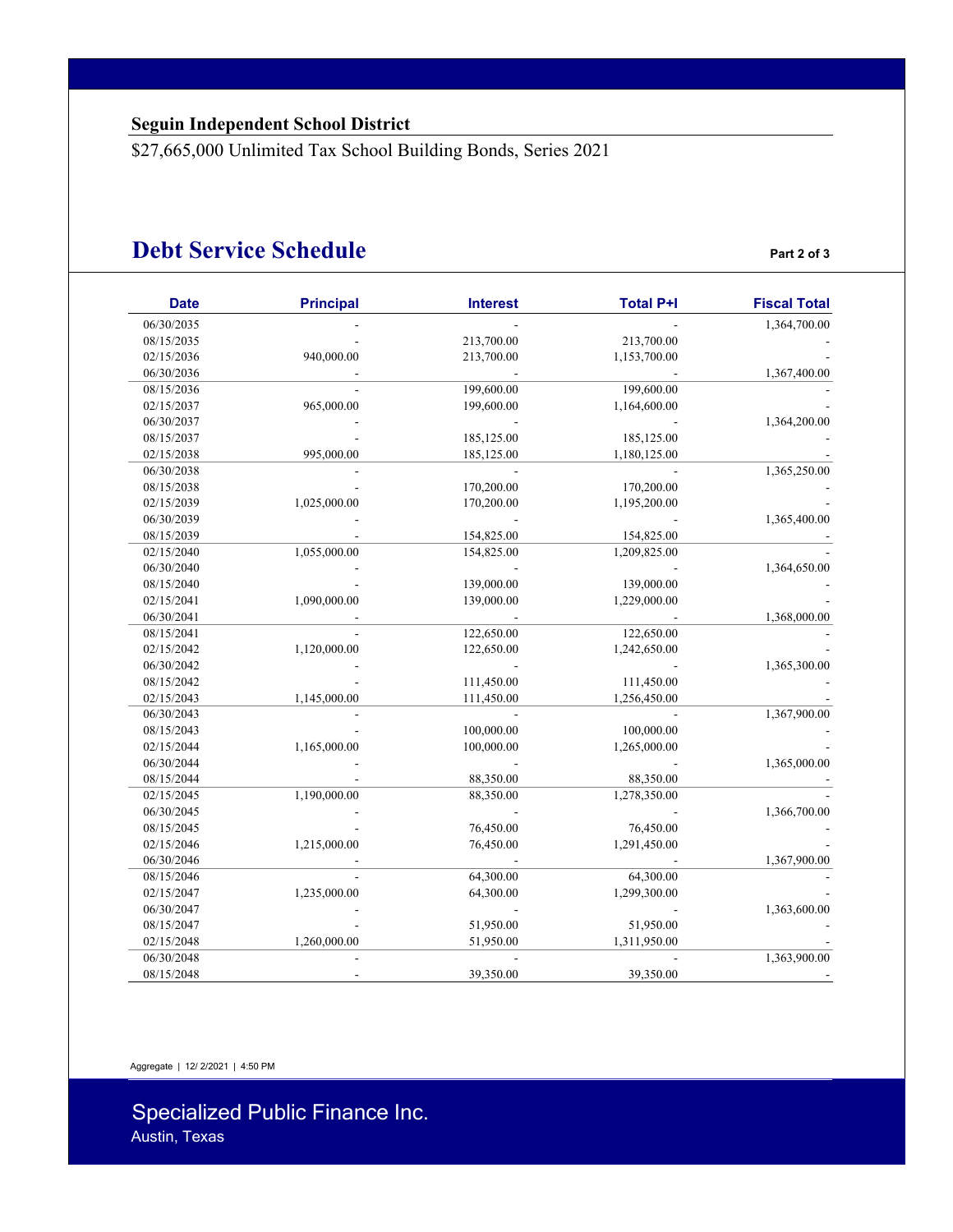\$27,665,000 Unlimited Tax School Building Bonds, Series 2021

### **Debt Service Schedule Part 3 of 3**

| <b>Fiscal Total</b> | <b>Total P+I</b> | <b>Interest</b> | <b>Principal</b> | <b>Date</b> |
|---------------------|------------------|-----------------|------------------|-------------|
|                     | 1,324,350.00     | 39,350.00       | 1,285,000.00     | 02/15/2049  |
| 1,363,700.00        |                  |                 |                  | 06/30/2049  |
|                     | 26,500.00        | 26,500.00       |                  | 08/15/2049  |
|                     | 1,336,500.00     | 26,500.00       | 1,310,000.00     | 02/15/2050  |
| 1,363,000.00        |                  |                 |                  | 06/30/2050  |
|                     | 13,400.00        | 13,400.00       |                  | 08/15/2050  |
|                     | 1,353,400.00     | 13,400.00       | 1.340.000.00     | 02/15/2051  |
| 1,366,800.00        |                  |                 |                  | 06/30/2051  |
|                     | \$40,428,254.58  | \$12,763,254.58 | \$27,665,000.00  | Total       |

#### **Yield Statistics**

| Base date for Avg. Life & Avg. Coupon Calculations | 2/15/2022    |
|----------------------------------------------------|--------------|
| Average Life                                       | 17.148 Years |
| Average Coupon                                     | 2.5162049%   |

#### **Par Amounts Of Selected Issues**

| 2021 \$30mm u/t (1/20) FINAL | $-665.000.00$<br>n. |
|------------------------------|---------------------|
|                              |                     |

**TOTAL 27,665,000.00**

Aggregate | 12/ 2/2021 | 4:50 PM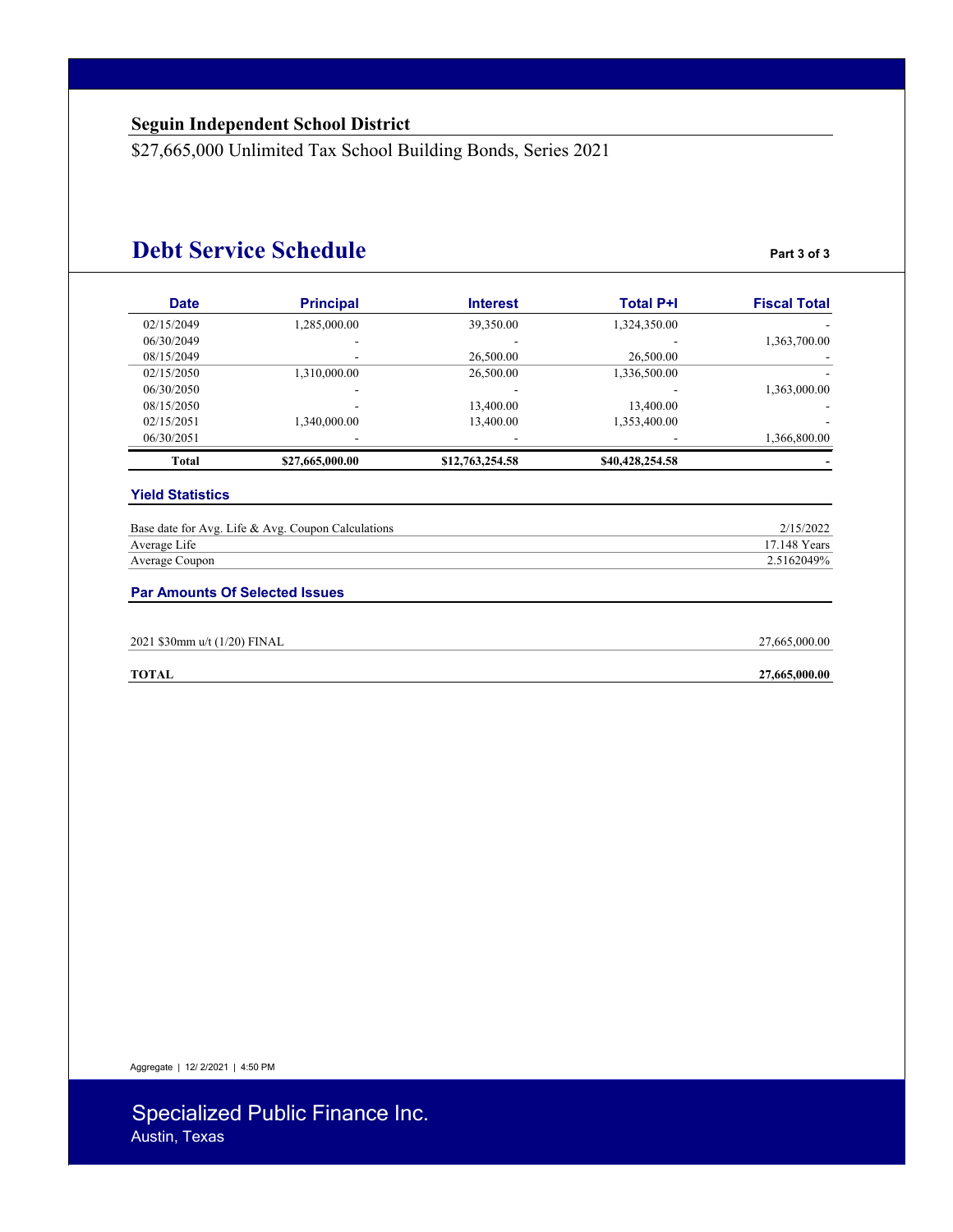

# **TAB C**

# **LIMITED TAX DEBT SERVICE REQUIREMENTS**

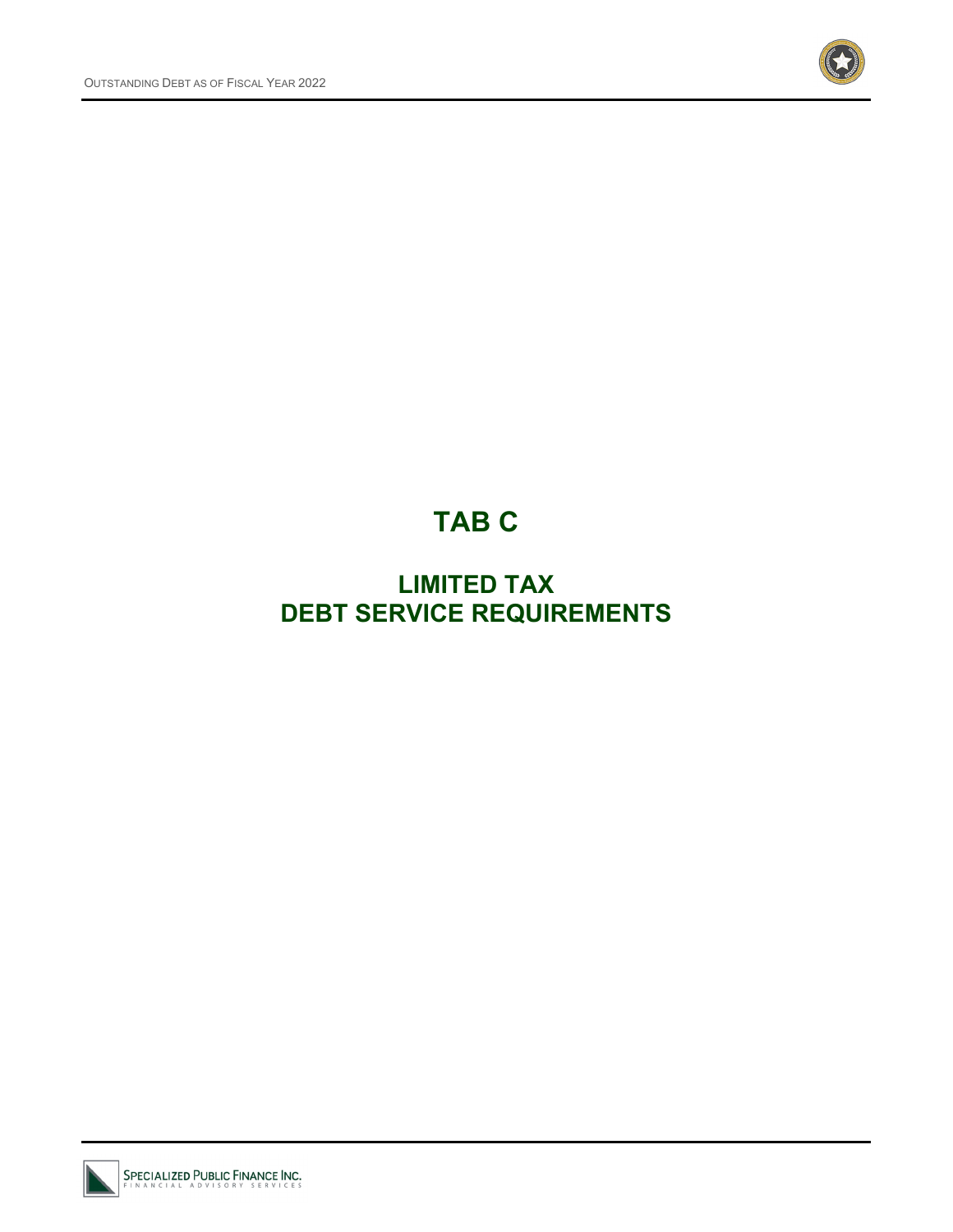#### **Seguin ISD Outstanding Limited Tax Debt as of FY 2022** *Fiscal Year Basis*